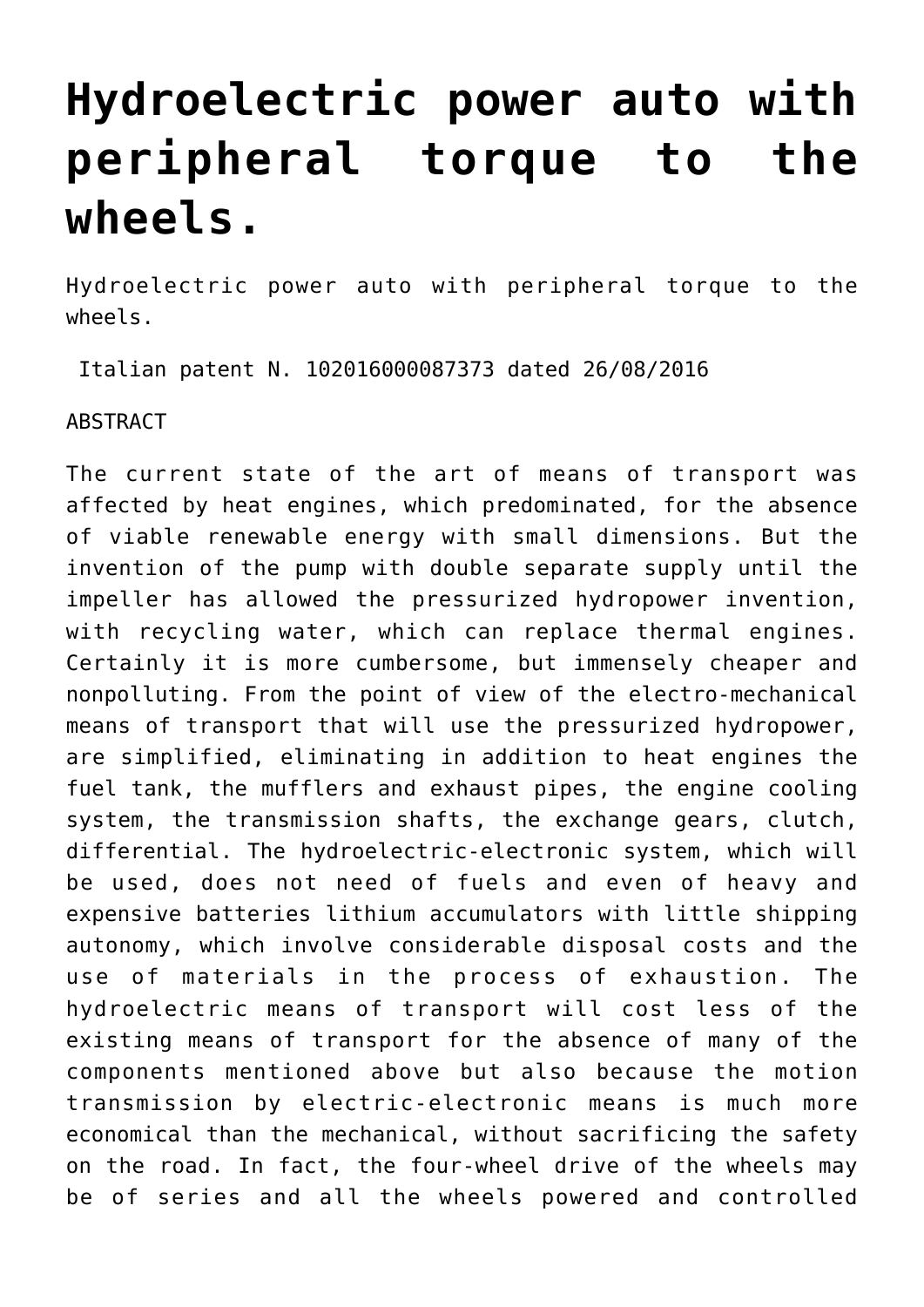individually. Also the control of the differential speed in the curves and the braking system (ABS) may be incorporated in the motors that turn the wheels by transmitting the driving torque to the periphery and not in the center of the wheels as in the existing vehicles. This allows to reduce the power required according to the transmission ratio between the ring gear mounted to the periphery of the wheel rim and the pinion keyed to the shaft of the electric motor that turns the wheel, but also according to the force-transmitting arm, which coincides with the radius of the rim on which the tire wheel is mounted. In the hydroelectric vehicle the reduction in power is not imported for the purpose of energy consumption, since the energy is produced without the outlay of money for the fuels, but to reduce the size of the electro-mechanical equipment, and especially to reduce the volume of the tanks which will be incorporated in the means of transport. By the pumps with the dual separate supply up to the impeller, we can work around the autoclave pressure, without having to restore, by inserting in the 'water recycling circuit water which has produced the energy, consuming a small part of the energy produced by the group turbine – alternator. The drive control of the pump motors and the drive wheels allows managing instant by instant the energy that must be produced based on consumption required by the vehicle.

## DESCRIPTION

The world waits anxiously renewable energy, clean and with high yields by the science that soon followed. All have focused on the study of alternative energies such as nuclear, hydrogen transformation into fuel, as solar or wind power, hydroelectric power with the hydraulic jump. But these energies are not applicable on public transport, which produce large urban air pollution, which is the most harmful to the life of men. At present, the problem of global warming has led to an incredible race between automakers to create fully electric cars or hybrid engines, which with high costs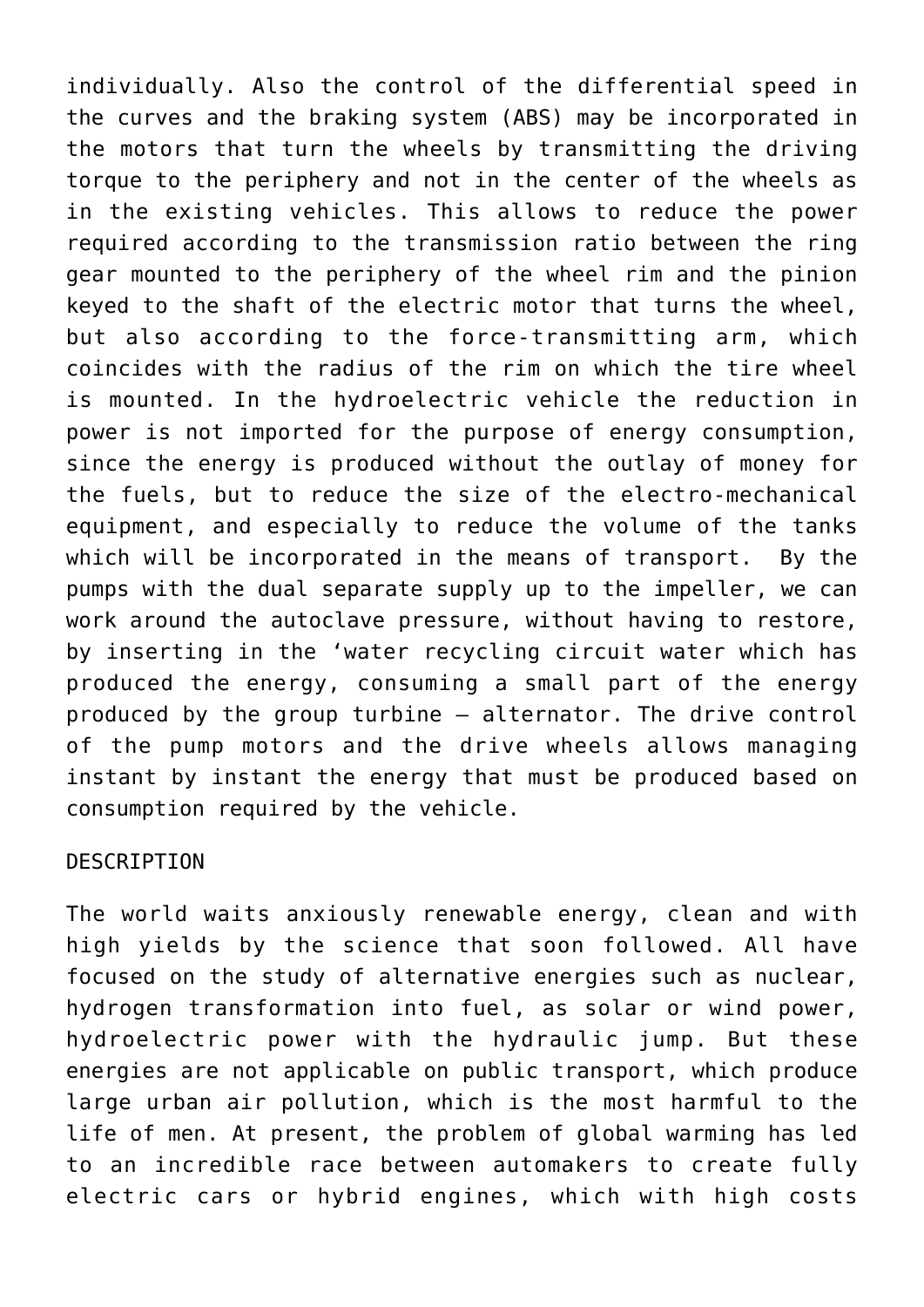partially approach problems, both environmental and technical. But the means of transport that use batteries merely replace the main engine leaving all the mechanics of the same transmission. So we can not say that are sustainable means to the high cost of the batteries and the cars, but also for environmental charges involving the disposal of used batteries. But the batteries are not even practical, allowing autonomy of a hundred kilometers and long stops for charging. Moreover, the large thermal power plants also serve equally to charge the batteries of the car, although they continue to not be compatible with the environment, not only for air pollution, but also for the heat, which heats the water serving for cooling turbines and condensers. They are not compatible with the environment even large tankers that ply the seas and the big pipelines. Even the biological energy is thermal energy, but the only problem is to solve the reduction of CO2, while the other polluting components continue to exist, continue to exist as the electricity distribution networks involving other energy losses structural and considerable costs, more security problems for the high voltages necessary to transport. In addition, the undergrounding of electricity transmission lines complicates the construction of modern cities with metro lines and auto purifying water and air. All these technical incongruities, energy, environmental, Machiavellian reasoning, may have a justified only if there was an economic advantage to produce thermal energy, nuclear, biological, solar, wind, but this advantage exists only because hydropower with the recycling of 'water has never been produced, in the fixed and mobile version. It seems that nobody wants to produce it, since no one has invested a euro in this direction. But hydropower with water recycling, even without money and trials it has also grown in the fixed and mobile version, virtually, because, until now, the laws of physics and hydraulics were not used at all possible aspects. Above all, has not been taken into account the position of the surface energy of water within the same basin, the energy of the artificial position produced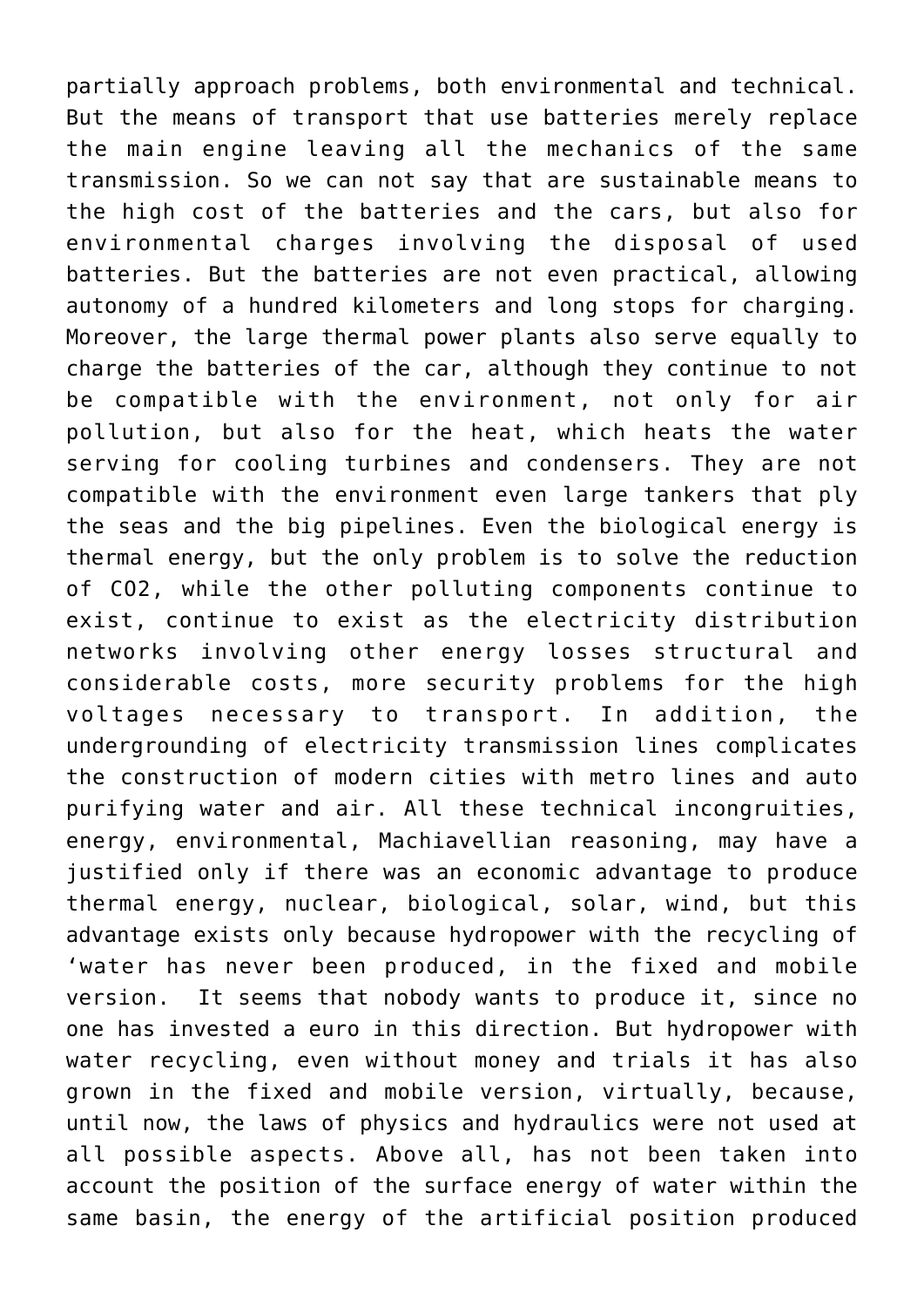from the compressed air in a tank, the internal circulation in a volume of water with a 'high static pressure, which is not influenced by this pressure, being the incompressible water. It been sufficient to study new hydraulic circuits taking into account these elements to change completely, for the better, the whole industrial plant, civil, environmental, even though the world has not noticed anything, because those who did wrong plant design of the present and past pretend not to understand, including the science World and the large multinationals. To successfully exploit the air and water feature you need to edit simultaneously with equipment and pumps and if you also want to produce energy, include also hydraulic turbine system, which for over one hundred fifty years working independently, exploiting natural kinetic energies. And even before rudimentary turbine with wooden blades, for thousands of years they have allowed grinding grain in the mills. But these solutions have not required a great inventiveness. Hydroelectric car simply shows that the field of hydraulic applications has serious responsibilities against global warming, because he had the solution at hand and has not sought, while the thermodynamic industry has made every effort, but environmental miracles not they can do if they are wrong the basic principles to be exploited to produce sustainable energy and environmentally compatible. Hybrid cars and battery are palliatives. First we will need admit mistakes by all the experts, including environmental and energy policy makers and then will be able to start a new industrial policy, environment, energy and transport.

## **Brief Description of Drawings**

FIG. 1 shows the arrangement of maximum of the hydroelectric plant in the car engine hood, where they are visible in particular the technical devices which have allowed to reduce to a minimum the overall dimensions. In particular way is important for the use of a well pump used as a turbine, feeding it to the opposite direction with respect to the way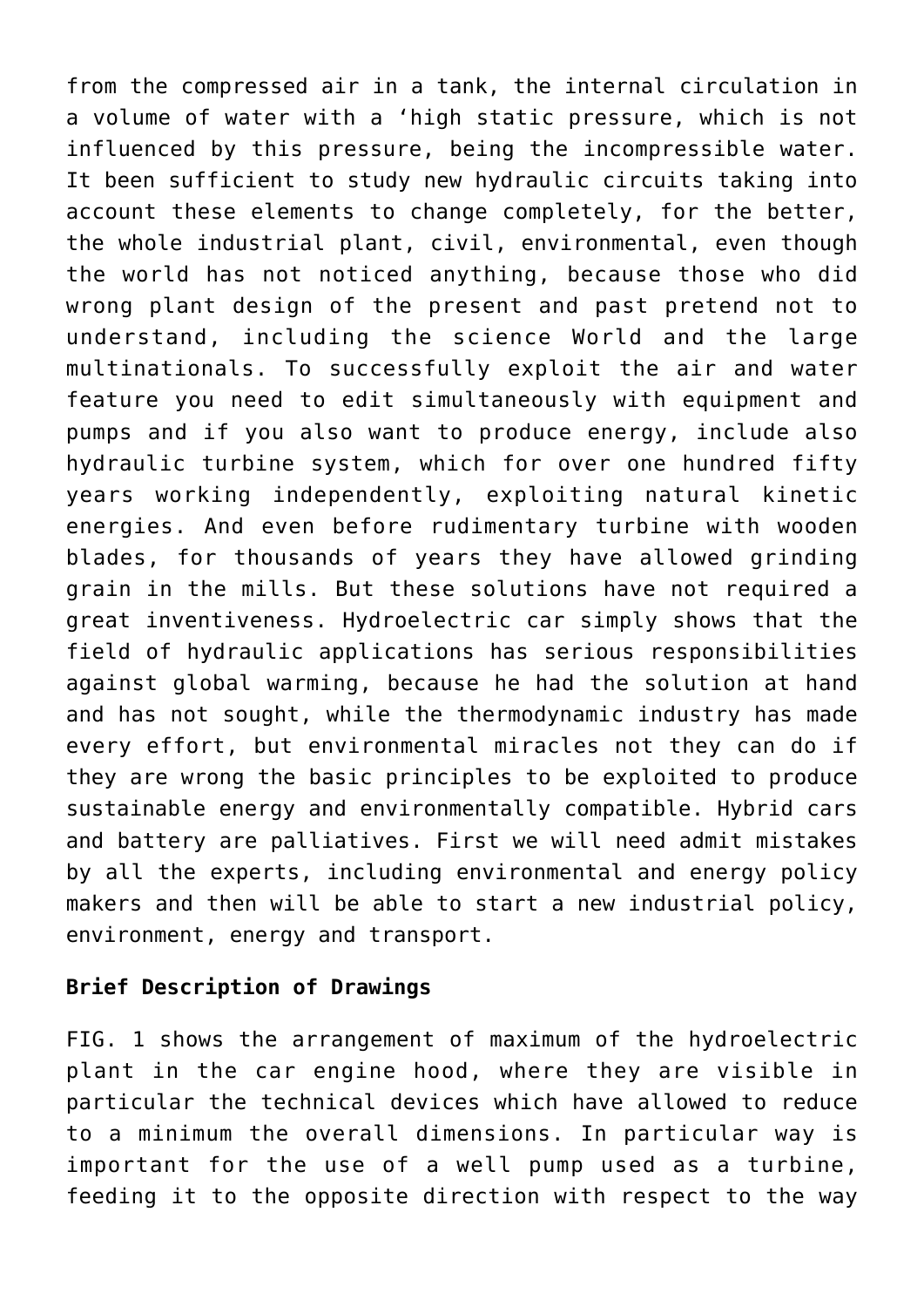in which it is used the pump (All pumps powered the contrary can be used as turbines), but, in this case, a submersible pump saves much space being inserted directly into the tank where it must discharge the water to be recycled. Another precaution is the arrangement angle of the alternating current generator, arranged above, after the pump shaft having prolonged until coming out through the supply curve by means of a bushing containing a ring of mechanical seal or stuffing box. Even for the entry of water into the pressurized tank is used a pump with a double separate supply obtained from a single-stage pump for the well, which allows it to be installed in the water, coupled at an angle, by means of a diverter conical gears 90 degrees, to an alternating current motor, inferiorly placed, prior extension shaft that runs through the supply double curve by means of a bushing with a mechanical seal or stuffing box. Probably, these solutions will be universalized in all means of transportation that will use the hydro engine, although they will have more space available: trucks, buses, trains, ships and airplanes. Nobody sorry travel without consuming money for fuels and lubricating oils, regardless of pollution.



FIG. 2 shows a section of the pump with double separate supply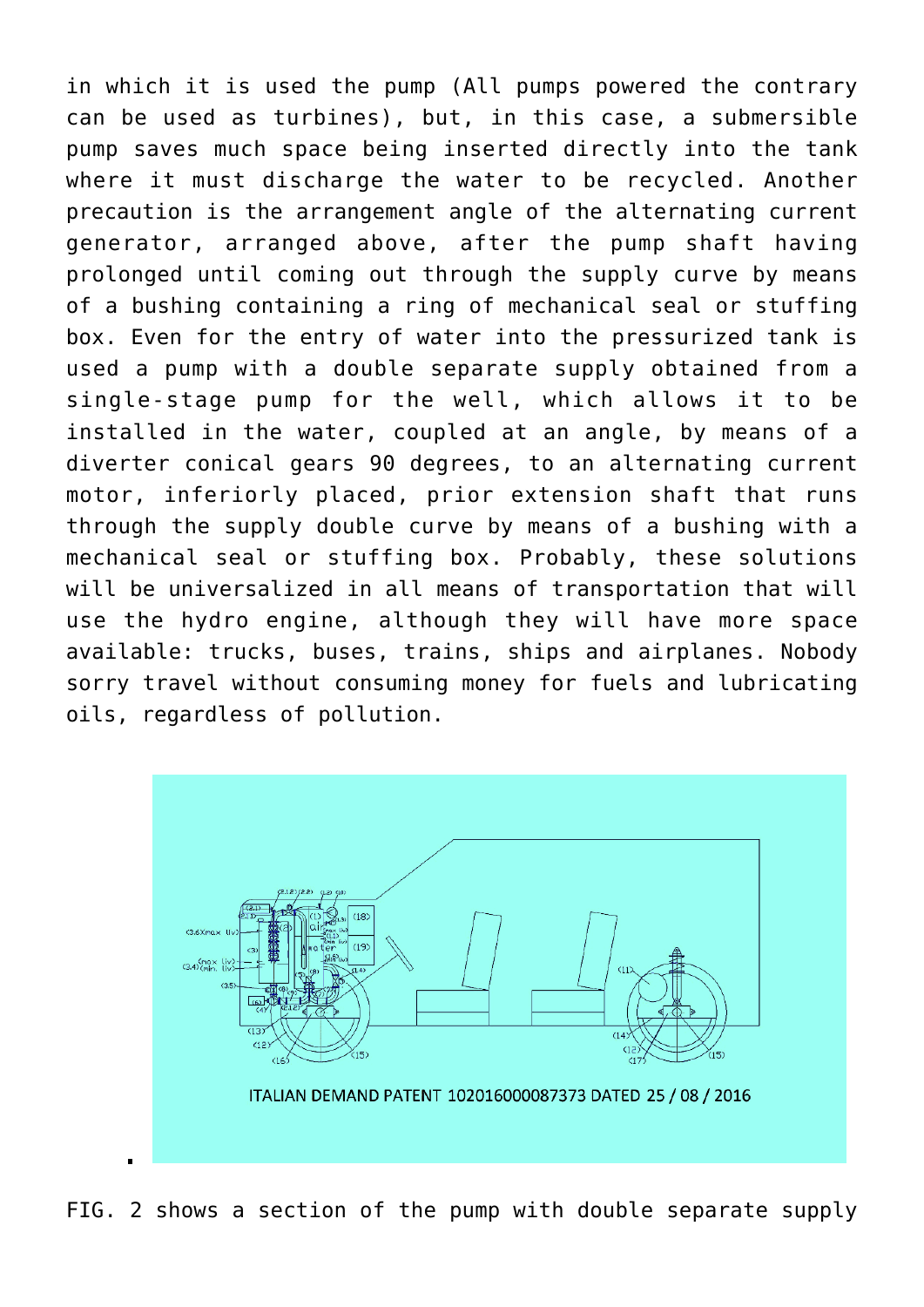until the impeller which allows energy miracle connecting two different hydraulic systems: One is generous in energy production that uses the energy of the compressed air on water and one thrifty in the phase of recovery of the same water (lp = low pressure), which is inserted directly into the impeller in rotation, of the pressurized water recycling circuit (hp = high pressure) without the opposition affected by the hydrostatic pressure.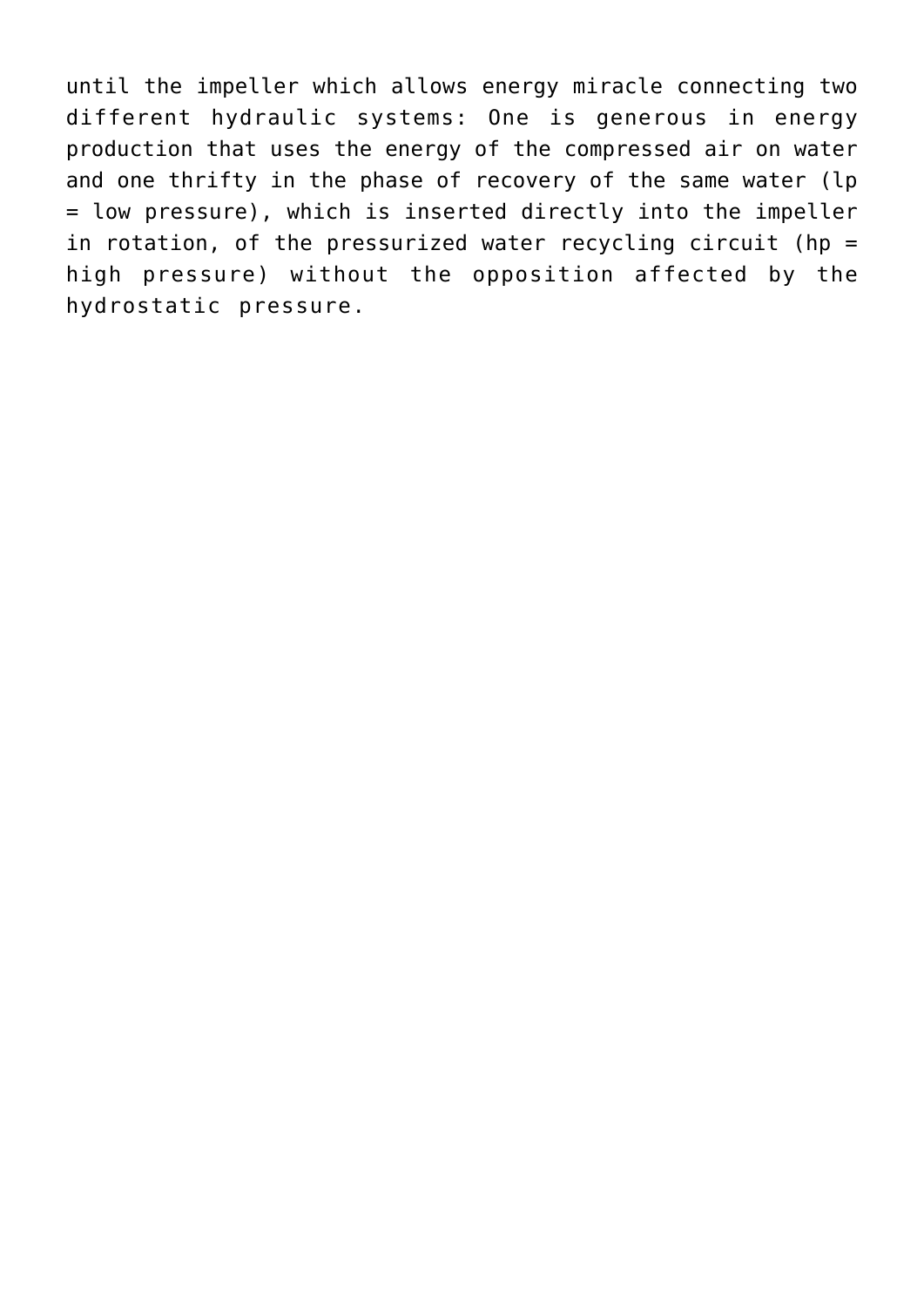

FIG. 3 schematically shows the mounting section of the shaft (15) which no longer receive motion from the heat engine through the gearbox and differential, but it will be a simple fixed shaft, as the drive takes place through the modified rim, the motor 11, supported by the supports  $(13 - 14)$ , connected to the axles  $(16 - 17)$ . It is not necessary to get into other details in which the automakers have very advanced experiences to find the right solutions.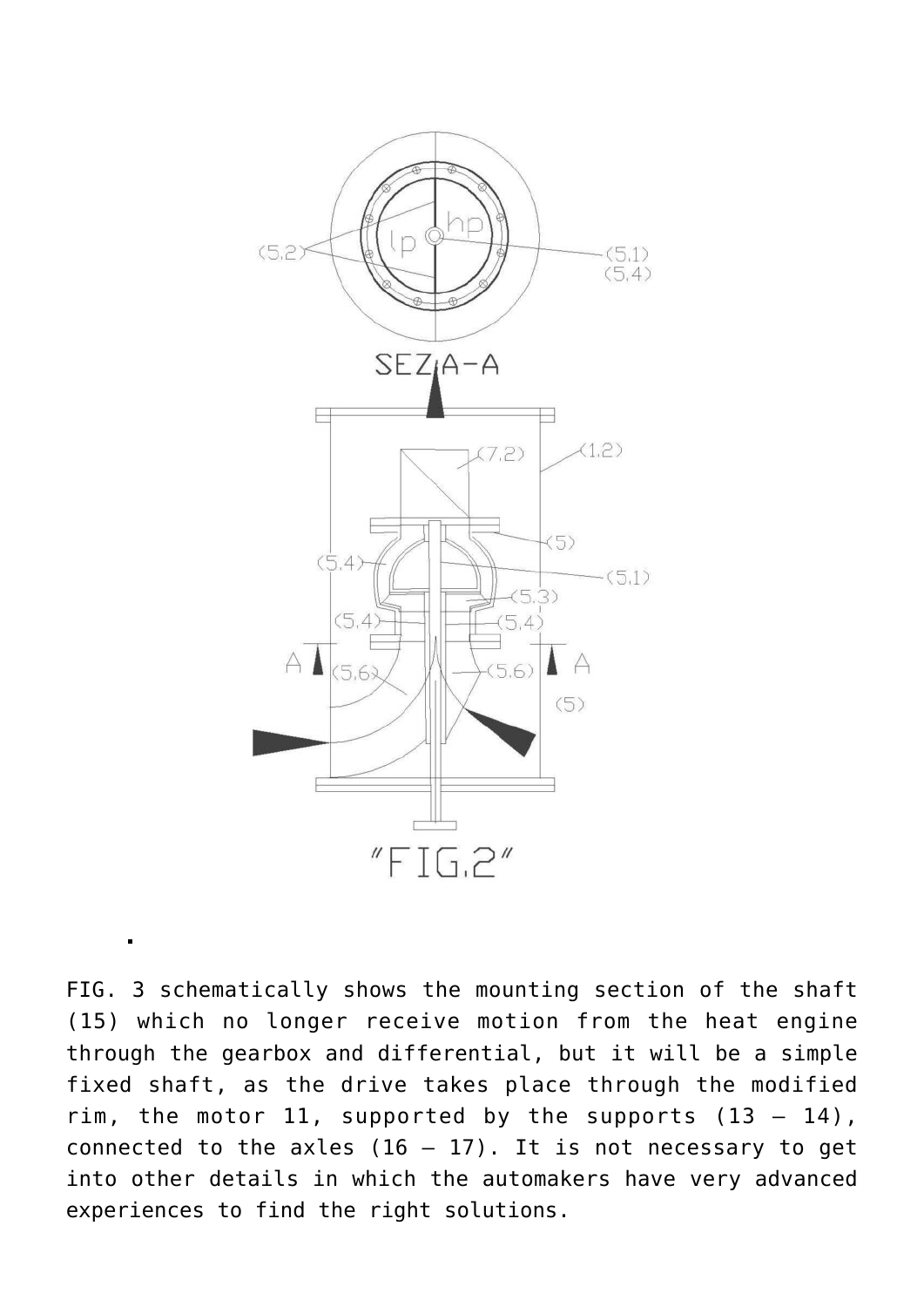



 $3/3$ 

**Legend of FIG.1, 2 ,3** : (1) autoclave pressurized tank; (1.1) level regulator with capacitive probes; (1.2) safety valve; (1.3) manometer with shut-off valve; (1.4) motorized valve flow control with position transmitter; (1.5) pressure or flow transmitter; (1.6) minimum level probe in the start system; (2) pump used as a turbine (pat); (2.1) alternating current generator; (2.1.1) bushing with sealing ring; (2.1.2) angle diverter with conical gears; (2.1.3) transmission shaft; (2.1.4) transmission shaft protection tube (2.1.5) double curve with septa crossed separators in low pressure (LP) and high pressure (hp); (2.1.6) septa separators of flow; (2.1.7) closed type; (2.1.8) Diffuser of the pump; (2.2) motorized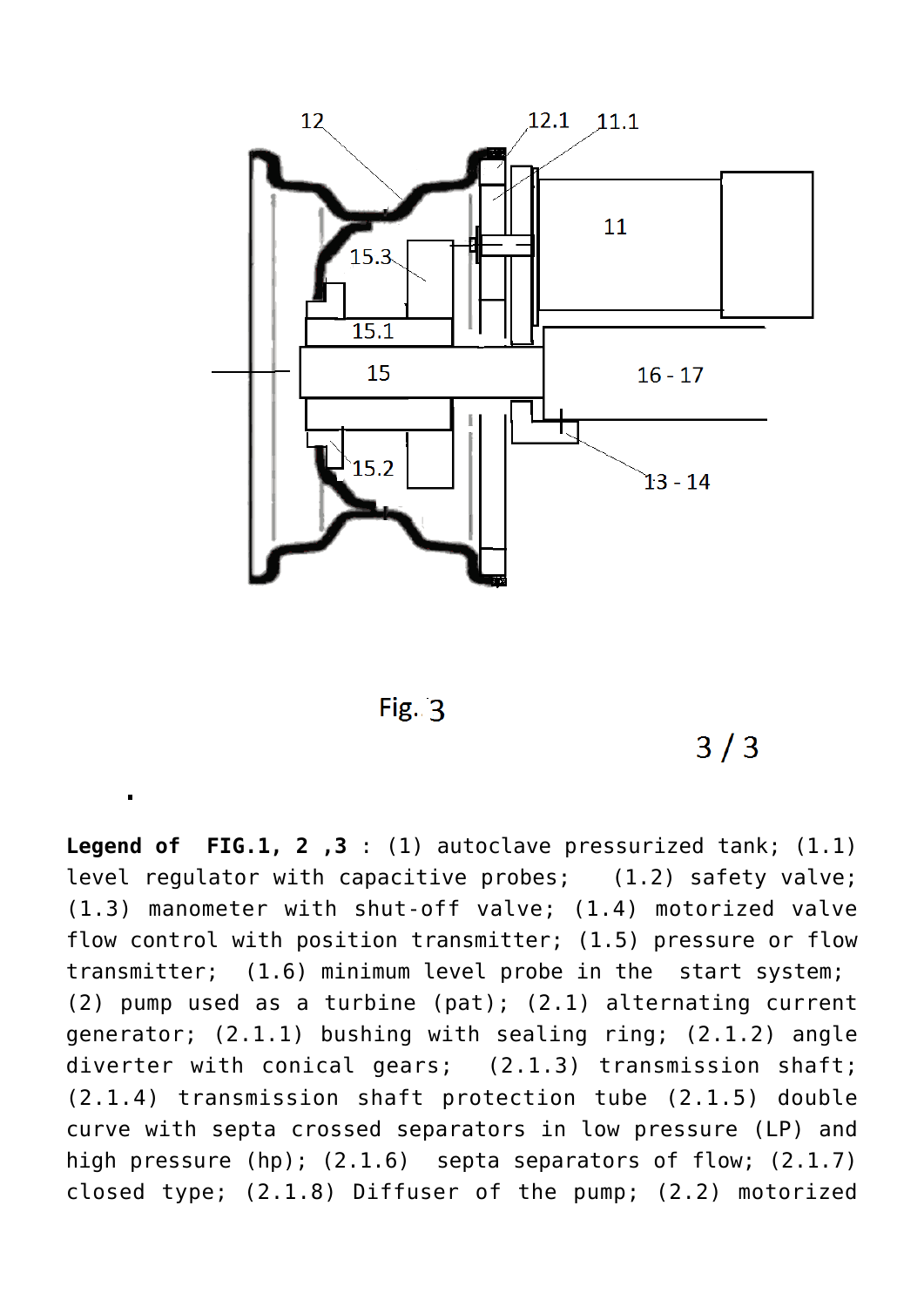valve to supply turbine with flow adjustment; (3) water transit tank at atmospheric pressure and containment pat; (3.1) motorized valve to feed pressurized water network; (3.2) motorized valve bypass supply at low pressure; (3.3) air valves; (3.4) Water level control with capacitance probes; (3.5) motorized valve for water supply at low pressure; (3.6) maximum level probe in the start system; (4) electric pump to supply in low pressure (5) electric pump with double separate supply until the impeller; (6) pump drive motor, with variable speed, controlled by an inverter; (7) double curve with septa crossed separators in low pressure (LP) and high pressure (hp); (7.1) septa to flow separators; (8) check valve. (9) flow diverter stub pipe; (10) electrocompressor; (11) self braking engine with variable revs (11.1) sprocket gears; (12) wheel rim; 12.1 ring gear; (13) motorization support of front wheel; (14) motorization support of rear wheel; (15) stationary shaft; (15.1) bearing; (15.2) wheel rim mounting flange; 15.3 brake disc; (16) front Axle; (17) rear axle; (18) electric command and control panel; (19) heat pump for summer and winter air conditioning.

In the world of environment and energy it is also needed strategic inventions that cut across all sectors as the recent invention of the pumps with double separate supply until the impeller. To understand the functioning of how this type of pump, it can be observed FIG. 2, and imagine the center of the impeller supplied by four sectors separated by 90 degrees cruise. Two are supplied in low pressure and two high pressure, possibly arranged diagonally to balance the hydraulic thrust on the bearings. Furthermore, observing the FIG.1, it is necessary to make a distinction between the static and dynamic pressure of system. The static pressure is the pressure supplied by the compressed air cushion and with the valve (1.4) open, spreads on the right side of the pump with double separate supply also entering into the impeller. The dynamic pressure, or kinetic energy, is that which circulates the water inside the tubes and autoclave. In open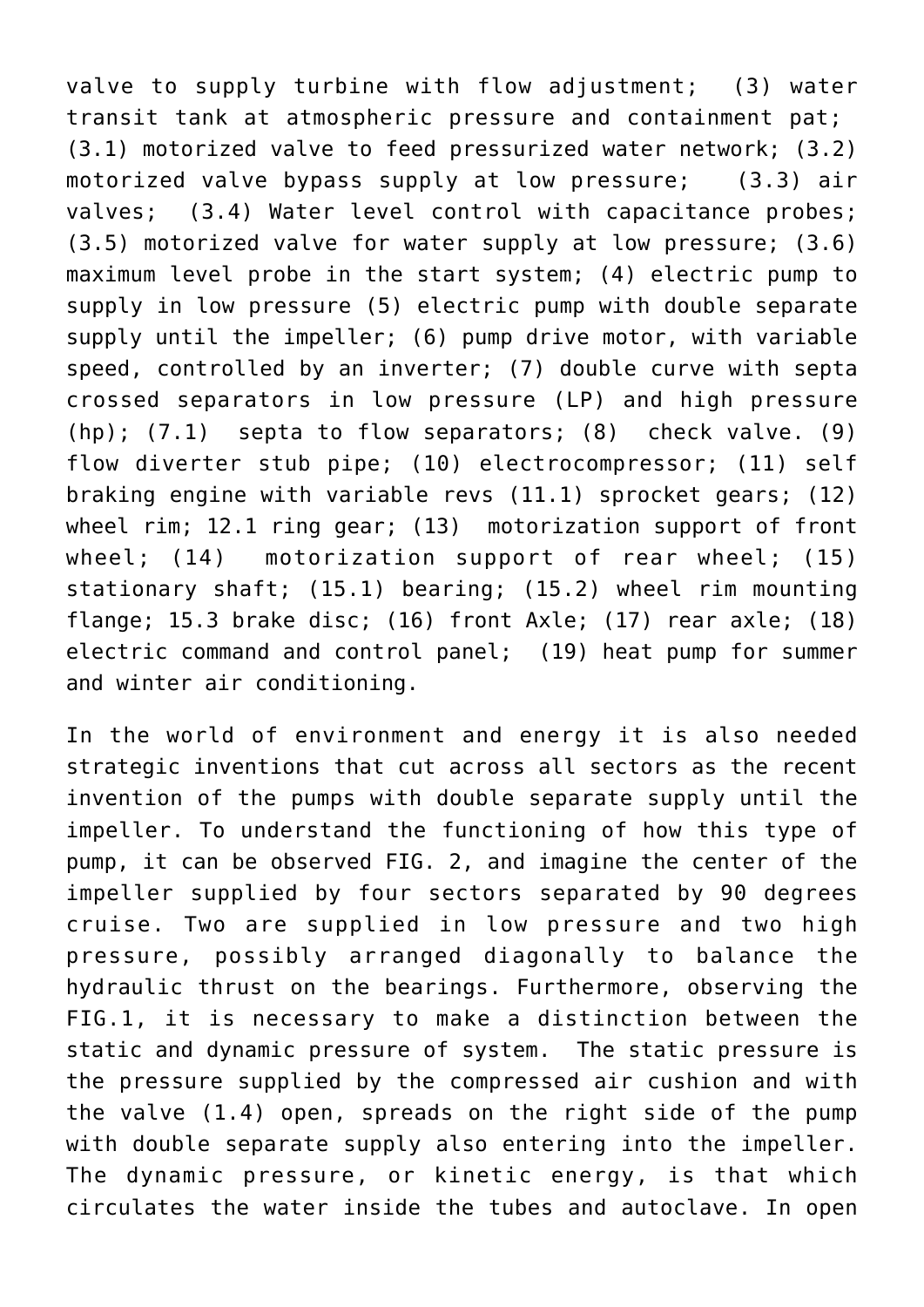circuit on the left side of the autoclave. To circulate the water is sufficient to open the valve (2.2) and the air pressure circulates the water in the turbine, but the air pressure decreases as it expands the volume of air and the water comes out from the circuit. While to circulate the water on the right side of the pump with the double separate supply up to the impeller, it is necessary to open the valve (1.4) and to move the pump since the static pressure already fills the entire circuit, also coming into the impeller, but without the movement of the pump the water is not circulating for obvious reasons. However, it is sufficient to provide the pump the prevalence of a few cm of water column to overcome the pressure loss of the check valve, since the static pressure does not oppose the kinetic energy developed internally to the stored volume of water. So, we can have a static pressure of 12 bar and a dynamic pressure of 0.25 bar. But the movement on the right side (looking at FIG. 1) does not produce energy, being only an internal recycling in the stored water volume. To produce energy we must use the circuit on the left side of the autoclave passing through the pump used as a turbine (2) and insert with a low energy cost the water free of static pressure in the autoclave tank, that the current state of the art requires a pump with a prevalence that wins the static pressure and the pressure drop, then a higher prevalence to 12.5 bar. This is the reason why hydropower with water recycling has never been produced. With the pump with double separate supply until to the impeller we can achieve this application with a very low energy cost that seems impossible, because coming from the suction side of the pump that is already full of water statically pressurized from the autoclave, we get around the opposition of pressure hydrostatic, as if it were an internal circulation to the pressurized volume of water. In fact, the suction pipe of the pump, which comes from the left side (open) and from the right side (closed) is divided into four fixed and separate sectors (as seen from FIG.2), therefore, when the impeller rotates, advances towards the autoclave the water present in the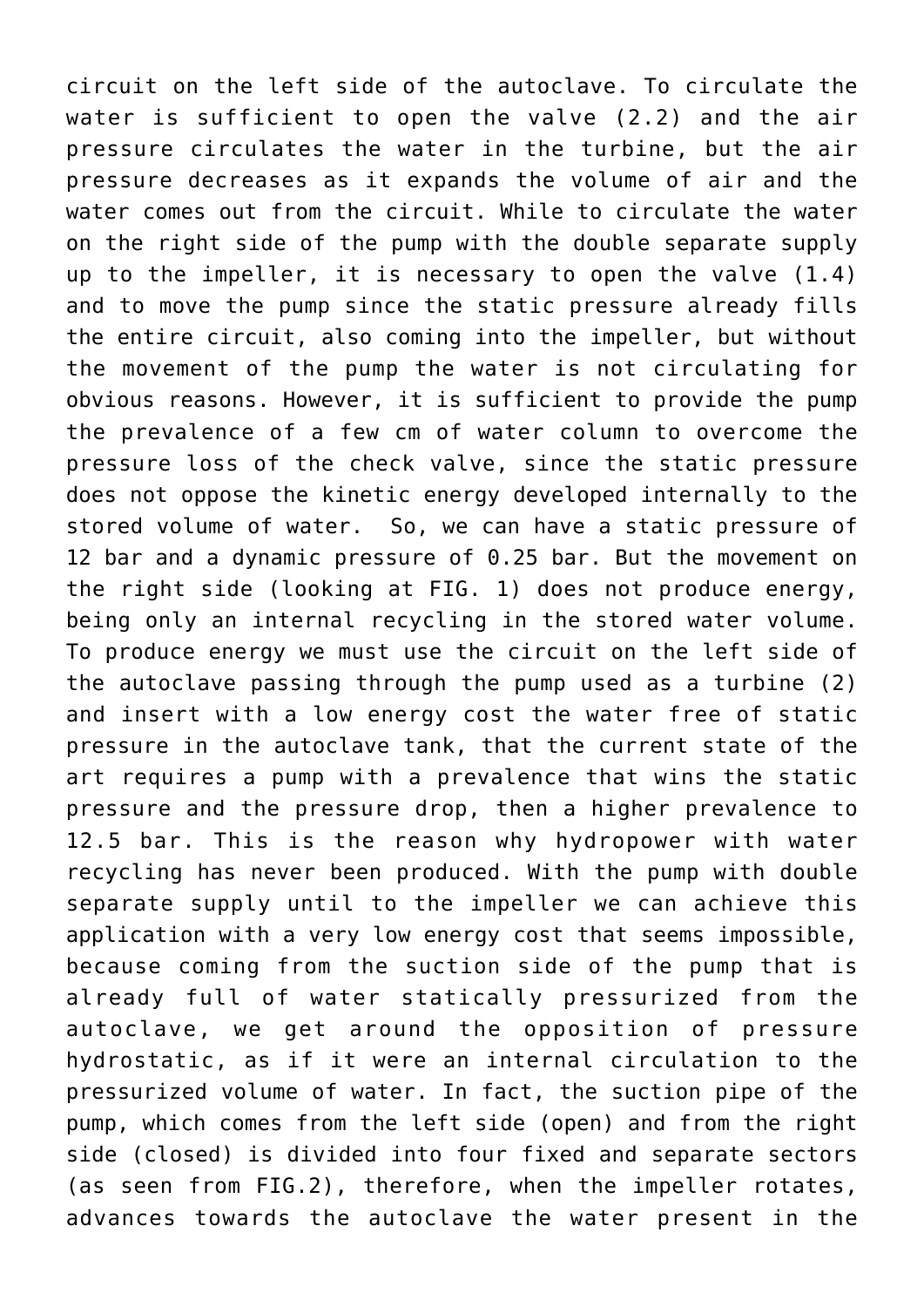impeller and produces in each quarter of the sector of the supply pipe a depression which favors the entry of water into the impeller both from right side, both from the left sideAs soon as the inlet water is involved by centrifugal acceleration towards the periphery, produced by the fins of the impeller which is proportional to the square of the angular velocity, and in the radius of rotation, according to coefficients that depend on the type of impeller But the important characteristic of the pump with the dual separate power supply is one that the rotation forces the impeller to receive in succession in the same quarter of the impeller, the water sucked from the four separate sectors. Not simultaneously, as is the case with pumps that have only one power supply. Therefore, the water of open circuit (no static pressure) and the water of the closed circuit (with the static pressure of the autoclave), alternates in the same location and with the same direction (toward the impeller exit). This functioning implies that the flow rates are added together, while the total pressure (static plus dynamic) spreads in the entire outlet section, according to the principle of Pascal. Obviously, since the static pressure is only transmitted from the right side of the system, for not having drops in pressure in the pump with the dual separate supply, the passage sections must be dimensioned, for the transmission of the entire flow rate and pressure. This simple modification of the pump allows us to retrieved with costs infinitesimal the water that has produced energy in the pump used as a hydraulic turbine which is located on the left side of the system and reinsert it in the pressurized water recycling of the tank circuit, without that occurs the pressure drop due to the expansion of the air cushion, which occurs in normal autoclaves, whose restoring, would require energy both from the pumps that the compressors. In fact, the autoclave system was not born to produce energy, but to limit the number of starts of the pump motors, by providing for a few minutes to the hydraulic system, which consumes water, the volume of water stored by means of the expansion of the cushion of air.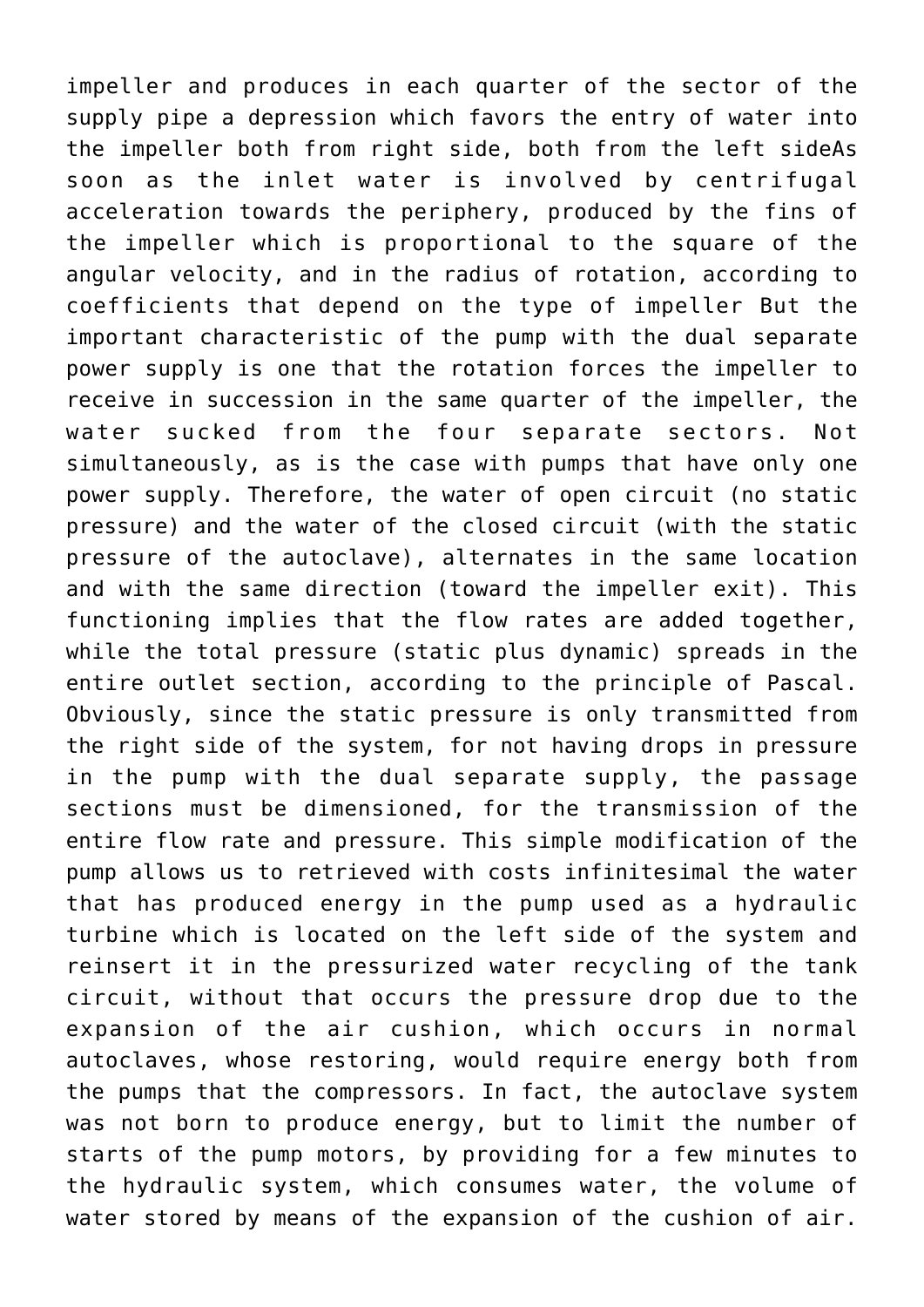It 'obvious, that the same system can be used to produce energy if the water exits the autoclave circuit (to produce energy) and go back simultaneously by another input, without changing the internal volume. Obviously, the return of water i pressurized autoclave must not be with the force of a multistage pump, which consumes more energy than it produced, giving reason to skeptics who ironically call "perpetual motion" hydropower with water recycling. Skeptics have been right only because it lacked the pump invention with double separate supply until to the impeller. In fact, if the separation of the flow does not reach inside the impeller and if this is not rotating, the system does not work, relying on the dynamic pressure to bypass the static pressure. In the hydropower system of the car the valve (2.2), which feeds the pump used as a turbine, must be strictly closed when the car is not in operation, otherwise they are not the conditions for starting the system. In the car hydroelectric plant of FIG.1, we expand the air cushion only in the starting phase of the hydraulic motor, to reduce battery costs for starting and possible three-phase UPS group. During normal operation, the water coming out from the autoclave must be perfectly in a quantity equal to that which enters into the left mouth of the pump with the double feeding, without stopping in the tank (3) and without accelerating the flow, while the mouth the right is used only to pressurized water recycling from the air cushion (the recycling pump works with a very low prevalence merely to recycle the water in the same volume without lift or win the compressed air cushion pressure). Today these adjustments are possible by establishing a priori limit the oscillation of the water level in the two side by side tanks, either by means of adjustments of the valves, both of the speed of the pump motors, while the decrease of the air pressure is regulated by a pressure switch that drives the compressor at the minimum variation. Thus, at rated operating conditions, not happening the variation of volume of water in the pressurized tank, do not happen the expansion of the air cushion, therefore, no power is consumed to compress the air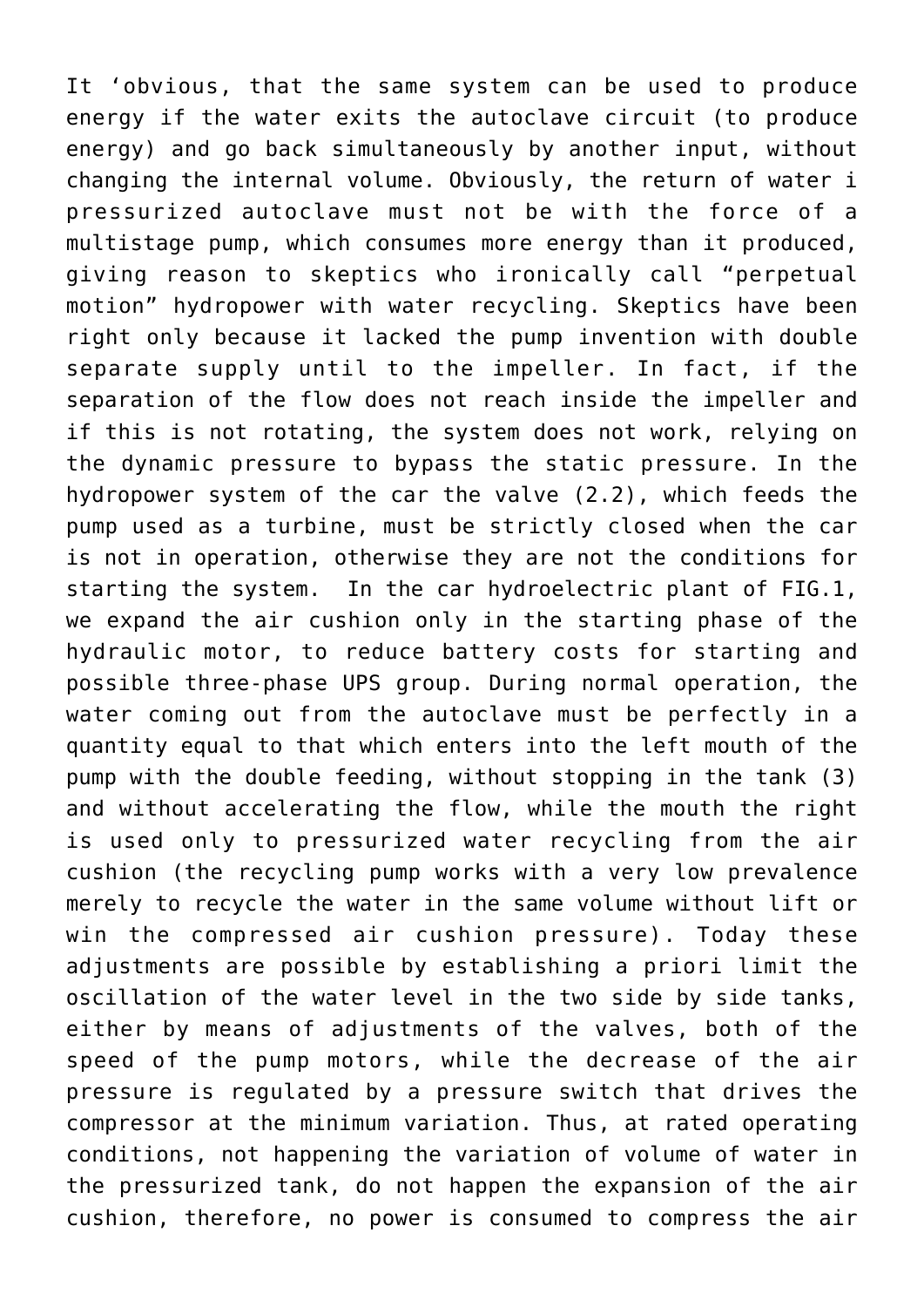cushion. However, the water that comes out from the autoclave also receives the pressure required to produce energy in the turbine. Obviously, the energy absorption can not be eliminated completely, but it consumes only a very small percentage of the current energies that absorb the hydraulic systems that need to raise the water or compress the air cushions. Since the drive motors of the variable speed pumps, this system can produce the energy that serves to a means of carrying a full load, no load, in the various phases of operation, simply by pressing the acceleration pedal of the vehicle. In fact, the control unit (18) distributes the flow of energy to the electric circuit of the means of transport, which, in the case of a car, is mainly composed, by two or four AC motors (11) three-phase or single phase, by the heat pump for the summer and winter conditioning and auxiliary circuits in low-voltage direct current, which feeds, in particular the valve that intercepts the turbine (2.2), the starter battery, little larger than the current batteries.

Fig. 3 shows in a very schematic way as is the transmission of motion to the drive wheels in hydroelectric power car, where the torque is applied to the periphery of each rim, by means of a transmission cylindrical teeth between a ring (12.1) and a spool (11.1). The fixed part of the transmission will be the new support of support of the front wheel motor drive (13) and rear (14 in the case of four-wheel drive). This support is in the form of half disk, also acts as a protective casing of the gear transmission and ensures the same oscillation of the current wheels, adjusting the convergence, the connection with the steering system and suspension, the flange on which port is mounted the electric motor (11) which carries the sprocket (11.1), and is crossed from the shaft (15) with the rotation of the bearing which carries the brake disk, the flange on which is mounted the rim (12) which is supported cantilevered from 'front axle (16), equipped with an articulated frame to allow for minimum turning radii, or rigid rear from the axle.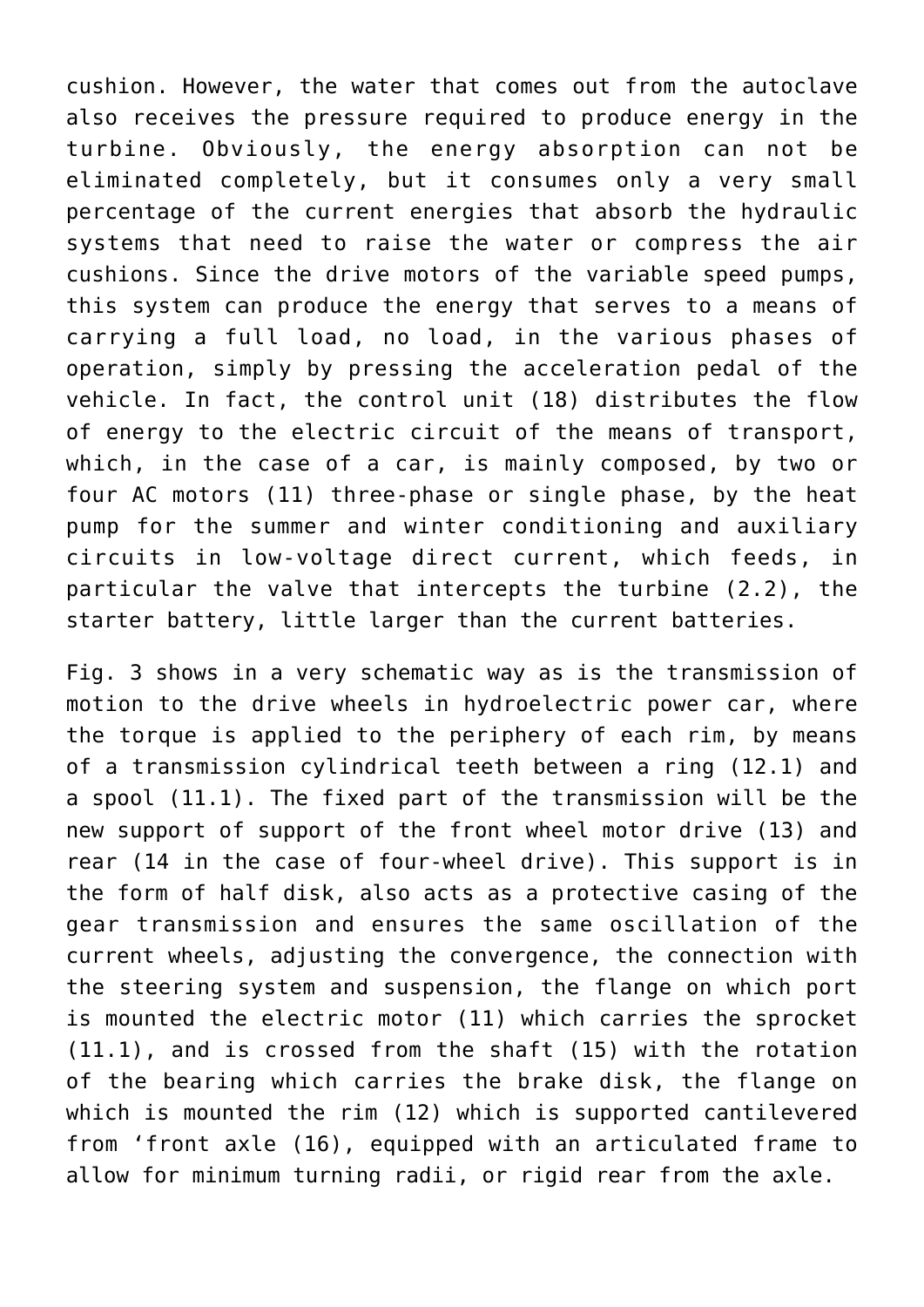This change of the motion transmission system allows to eliminate the gearbox with relative differential, since the reduction of revolutions of the wheel relative to the engine will take place by means of the transmission ratio between the ring gear, integral with the wheel rim, and the braking threephase asynchronous motor car that makes the spool. But it is also advisable increase the diameter of the wheels, as it would reduce even further the footprint and cost of the hydroelectric system. By way of example, with the pitch diameter of about 600 mm and that of the crown of 200 mm spool we have a reduction ratio of revolutions of the engine equal to 3. But what's even more important is the fact that by applying the driving force on the pitch diameter of the wheel rim and not on the axis of the wheel (as is currently), multiply the torque to the transmission arm, therefore, we reduce to 1/3 the force required for the motion transmission, and whereas the rubberized part of full load wheel is 10 cm high where applies the resisting torque, also improve the acceleration of the means of transport with a low number of revolutions and torque.

If we start from a two-pole electric motor that performs 2840 revolutions per minute, the maximum speed of the wheel device will be 946.6 rpm, with the outer diameter of tyred wheels 0.8 m (2.512 m) circumference, we have a velocity hourly maximum of 2,378 m / min, equivalent to 142.6 km / h. With the present system, which has the transmission gears connected to the central motor of the transmitted power value is always the same for any gear, both on the engine to the drive wheels; this is due to the fact that the power is given by the pair by the number of revolutions and the torque resistant and are applied on the same axis of rotation, for which the torque increases when the number of revolutions decreases and conversely. With the electric transmission, adjusted with inverter, the transmitted power is not the same but gradual, also, the application of the driving force of a rotating arm which approaches the resistant arm, which is applied on the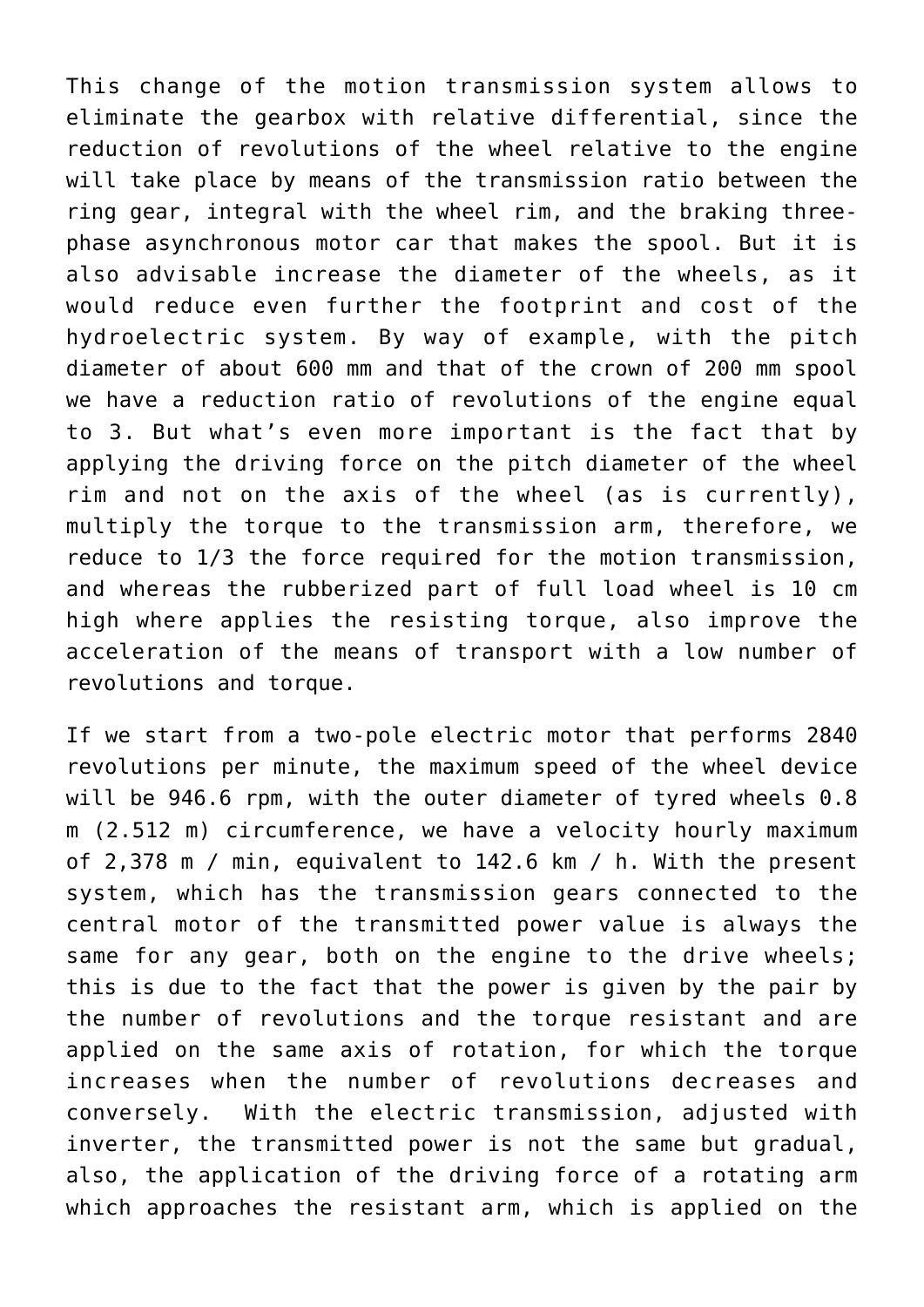tire tread, globally reduces the 'total absorption, both at minimum both at maximum rpm.

Making an approximate calculation of the forces opposing the movement of wheel loaders, for a vehicle fully loaded weighs 2000 kg can take the following values:

Rolling resistance on asphalt (20 kg / 1000 kg) = 40 kg;

Aerodynamic resistance (Eiffel formula) K  $*$  S  $*$  V2, where k = 0.0054 for  $v = 142$  km / h S = 2 m2 = 218 kg

inertia resistance for the supposed acceleration of 1 m / s2  $(1000 * 1/2 * t * q ka)$ , where ka = 1.2 = 244 kg

Considering the total resistance to the motion of calculated kg  $502$  (40 + 218 + 244), calculate the total power necessary to the translation P = F  $*$  v (m / s) / 1000 in kw = 39.44  $*$  $502/1000 = 19$ , 8 KW.

This calculation is consistent with the powers of electric cars with lithium batteries that car manufacturers are putting on the market. There is a noticeable difference with the corresponding internal combustion engine of the same model of car, the power of which is about four or five times the battery power. This difference, in part is due to the fact that for reasons of cost will limit the performance of the electric car, but is mainly due to the low efficiency of heat engines, which stands at approximately 35% of the lower calorific value of the fuel.

Therefore, it can be said that thermal engines are practical to make but are polluting and with low yields. While electric cars, having little service autonomy, are impractical and expensive. Instead, we are at year zero for hydroelectric car that could have the best returns from an environmental and energy point of view, because, as above written, do not require fuels and installed electrical power can be significantly reduced by applying torque to the the periphery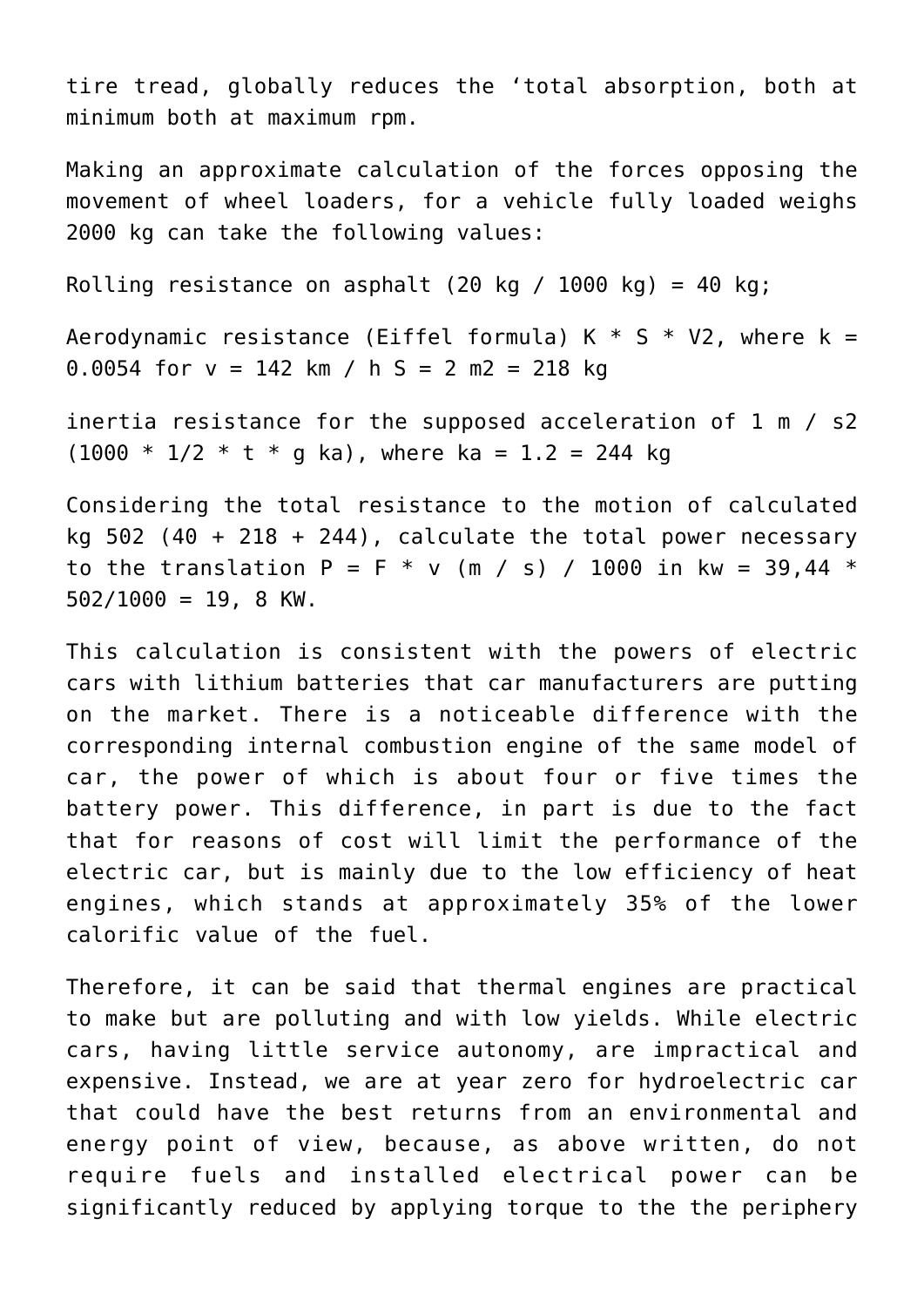of the wheel rims and increasing the diameter, decreasing the energy equipment cost and size of the hydroelectric plant.

Suppose to realize a small plant with pressurized autoclave which produces energy for the car by the weight of 2000 kg, above hypothesized by means of an alternating current generator (2.1) coupled to a pump used as a turbine (pat), that is able to produce the energy calculated above. Which, as written above, applied to the periphery of the wheel rims with a gear transmission and electric motors, it is reduced to 1/3 of the calculated one  $(19.8 / 3) = 6.6$  Kw.

Assuming to make a four-wheel drive vehicle, we will apply to each wheel brake three-phase asynchronous motor car two-pole, 2.2 kW with a functioning DC brake. The brake is supplied by a rectifier located inside the terminal box. The rectifier is provided with protective devices against surges. The cooling fan is placed in the rear of the engine. The salient features of the self-braking motors with dc brake, are extremely quiet during braking, the progressivity when starting and stopping the engine. This allows to control the wheels on each occasion by means of the motors and to prevent overheating of the brake discs, which intervene only in emergency cases. The selfbraking motors are particularly suitable to be supplied by an inverter, in our case are provided with a double shaft projection and with the speed detection device, of the angular position (encoder), to integrate the functions necessary to the system ABS braking and the differential speed in the curves, which today are made, certainly with higher costs, separately, on rotating wheels and brake. In fact, the small drive motors from 2.2 kw braked with a braking torque of about 20 Nm certainly are not able to restrain the moving mass of a means of transport by T 2, therefore, the present braking system must be preserved, but the small slowdowns and small braking can be managed by these engines, which allow gradual accelerations and decelerations. Also being connected directly to the rotation of each wheel of the vehicle, the ABS control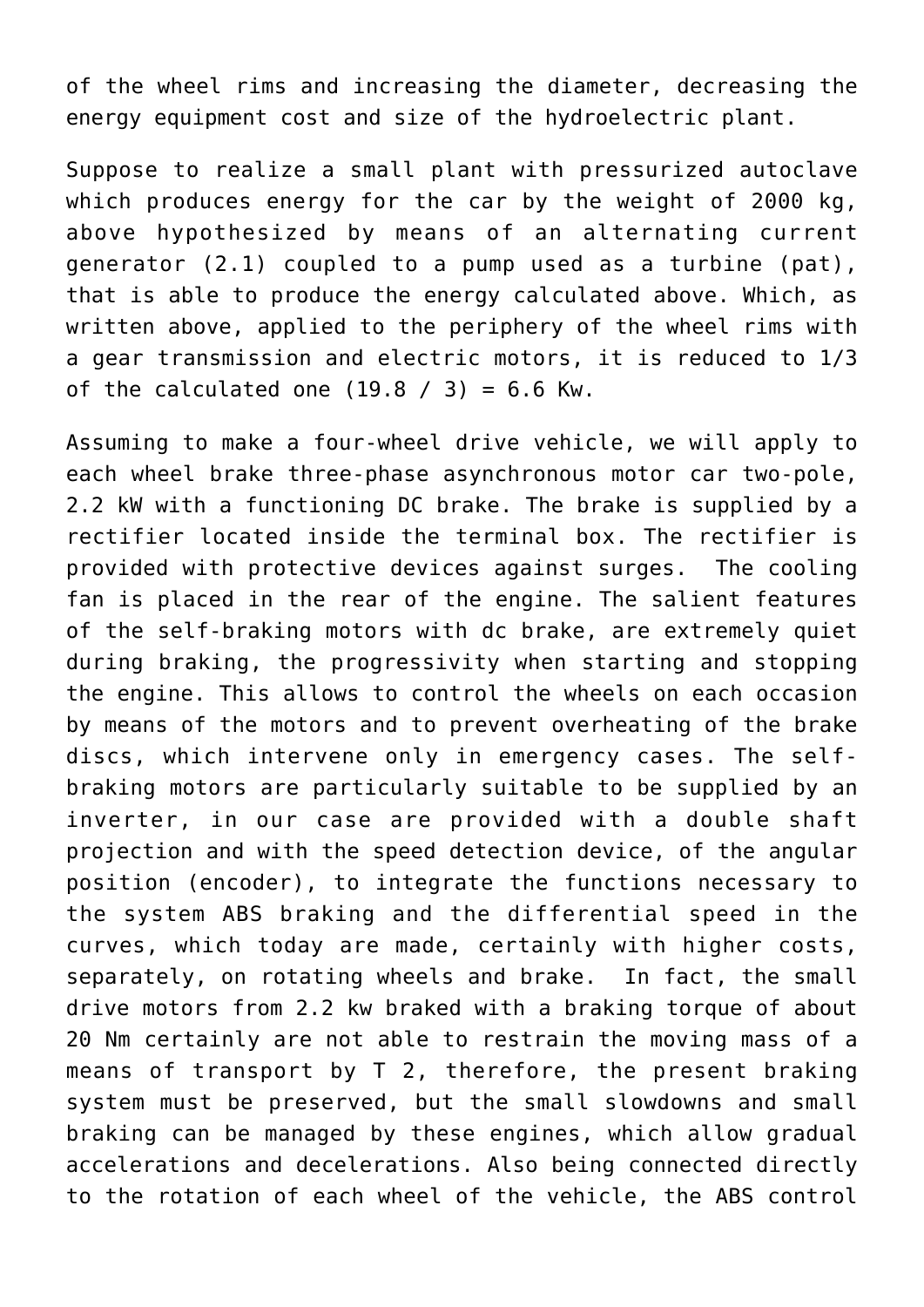electronics can be transferred in the same, as well as the control of the speed of the wheels in the curves. In fact, having electronic control sensors scattered mechanical parts is not very functional. And 'certainly better to place them in electric motors, which can be easily replaced and overhauled.

The protection of coils can be pushed up to the immersion (IP67) resistance depending on the use intended for the vehicle. L 'hydroelectric plant which will be combined with this means of transport will produce about 10 Kw / h for more safety margins in performance. Then, an installed power less than half of an electric car, lower costs, and a range of endless path. In addition, the car becomes an incredible tool for work and leisure also becoming mobile generator.

To realize the hydroelectric plant, the choices can be many, but let's take advantage of a pressurized air cushion of 120 m of water column and an electric pump used as a turbine with a capacity of 12.5 L / s. Assuming the yield is 0.70, applying the formula Pu =  $\eta * 0 * Hu / 102$ , we have an energy output of 10.29 kW (0.70 \* 12.5 \* 120/102).

Assigning to the pump with double separate supply a prevalence of 1.0 m and a 0.6 yield, the power absorbed by the same, which leads a double flow of that which passes into the turbine, calculated by the formula  $1 * 25/102 * 0$ , 6 = 0.40 kW. While the additional circulation pump (3.6), with a flow rate equal to half, suppository with the same yield and prevalence absorbs half of the energy calculated for the double feed pump (0,20 Kw). In this case the relationship between energy expenditure and yield is 17.15 (10.29 / 0.60).

In fact, the load losses in the valves, in the turbine, the special pieces and losses at the outlet, are all absorbed by the dynamic pressures that develop in the pipes that feed the pump under a positive hydrostatic pressure, from both sides, while in discharge not we appreciable losses of load, not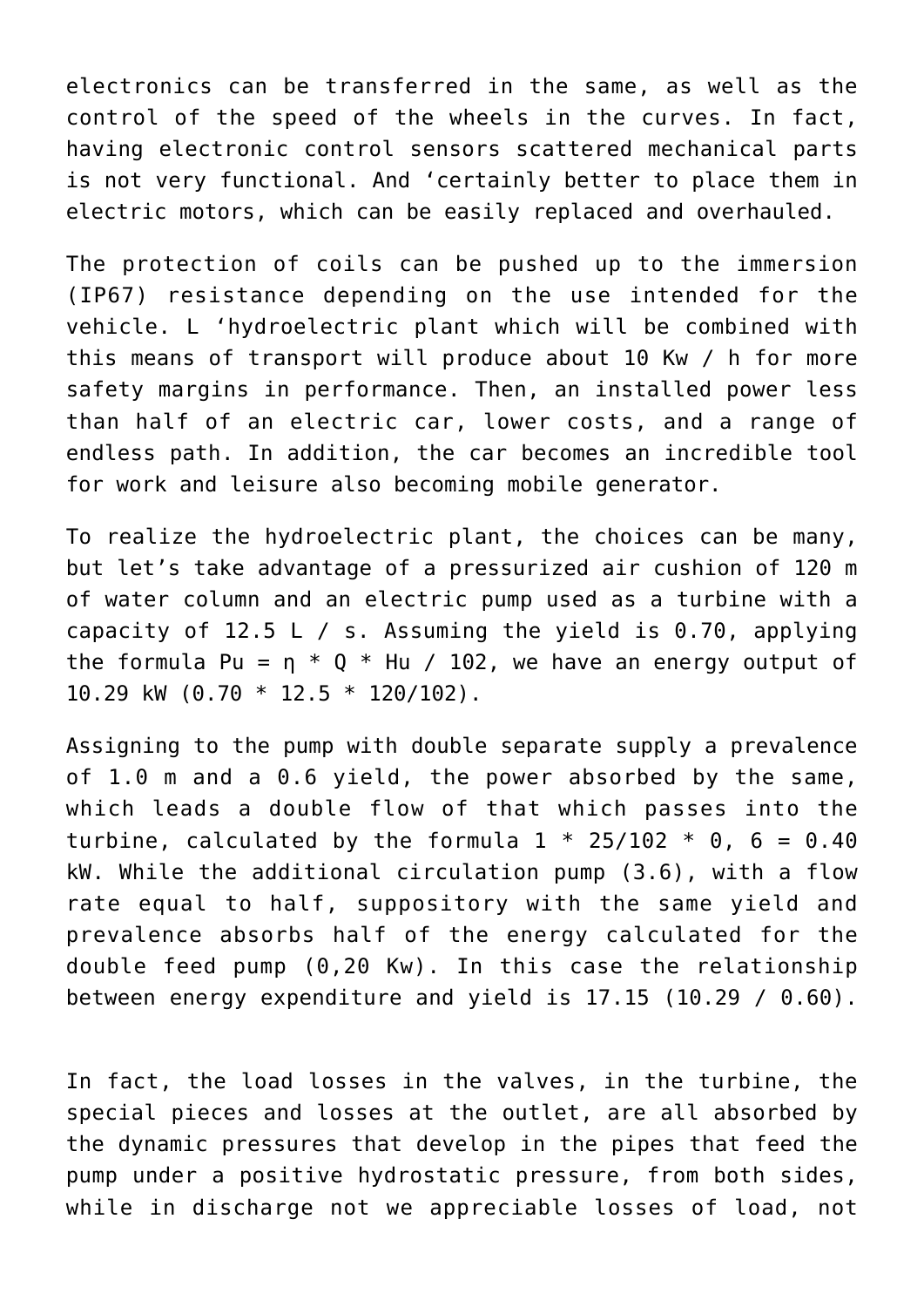exceeding the water level (which is incompressible). No wonder with this result, whereas compressed gases are accumulators of more powerful energy, flexible and cost of electrical energy storage. One can easily understand that with the help of the compressed air cushion and the small power requested by the valves motors and pumps is very simple to start the system with no starter motor. But the departure will be a little slower, having to carry out more operations before starting an energy production system. But this occurs only at the first start, then there is no need to stop the hydropower engine every small station, no consuming fuel and no producing pollution. If we leave the car in motion only increase the hours of the pumps, motors, turbines and alternators and mechanical wear. As written above, in the hydroelectric engine start-up will take place by means of the expansion of the air cushion, but if the volume of water that can accumulate is not sufficient to completely overcome the departure to alternator scheme, the system is integrated with a group of three-phase UPS (UPS) with battery, rectifier, alternator, loaded by the energy produced during exercise. In fact, during the starting phase, the system control circuit, is an exception to the rule and allows the expansion of the air cushion, until to a minimum level (1.6) by using the accumulated water between the two levels to start the rotation the turbine gradually, as the valve (2.2) with a DC motor, opens. When the water reaches the minimum level (1.6), calculated so that the water does not completely fill the tank (3), controlled by the maximum level (3.6), also open the valves (1.4 and 3.5) and make low the two pumps (4 and 5). When the plant is operational, gradually, the control system brings the water level in the pressurized tank to the nominal position (1.1), varying the pump speed and the position of the valves, to allow to easily carry out a new restart of vehicle.

In the phase of steady state operation, the air cushion, after recovery at the higher level, controlled by the regulator (1.1), does not expand, thus all the water returns into the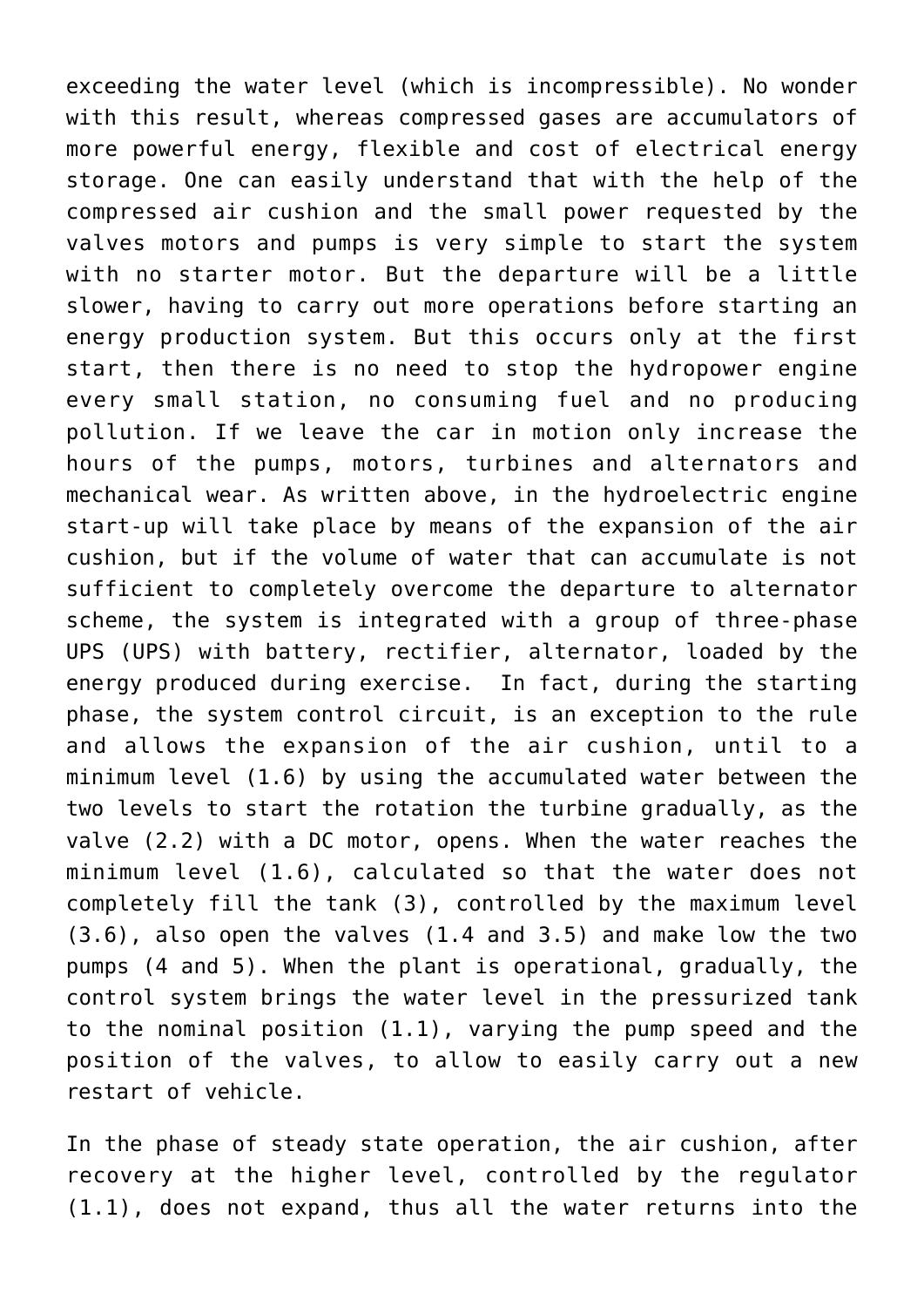autoclave through the two inlets of the pump with double separate supply. In fact, the double separate supply until to the impeller, allows to have very similar flow rates by means of the adjustment of the valves (1.4, 2.2, 3.5) and the revolutions of the pump (4), despite the difference in static pressure existing on supply. Therefore, we can estimate that 50% of the total flow of the pump with the dual separate supply (5) passes from the right side (that is a simple recycling) and 50% from the left side (through the pump used as a turbine), producing power . In fact, the turbine discharge the water in the tank (3), from which, the lowpressure pump (4), the check valve (8), the stub flow diverter (9), the double curve with separator baffles, feeding the left side of the pump with double separate power supply (5). The energy expenditure provided to the pump (4), estimated hereinafter, is not that which would be required if we had used the usual hydraulic and electric circuits and to return the water into the autoclave, but only the one to reach the ' water in the pump impeller with dual supply. Who will bring the water inside the autoclave is the circuit on the right side of the pump, where the static pressures on the suction and delivery, are in balance and thus the direction of the water flow depends only on the rotation of the impeller. Consequently, also the water that comes from the left side fits into this flow, not only because the impeller is common, but also because the partitions (2.1.6) arriving lap the profile of the impeller, act as anti-return valve Furthermore, the rotation does get into every fourth of the cruise sector shown in FIG. 2 in water succession in high and low pressure (hp + lp) that having the same direction are added together, they do not contrast, also in accordance with Pascal's law which states that the pressure expands in all directions (when it is static). When there is a unidirectional flow, conditioned by the rotation of a pump, the walls of the pipes and check valves the dynamic pressure is forced to expand in the direction of flow.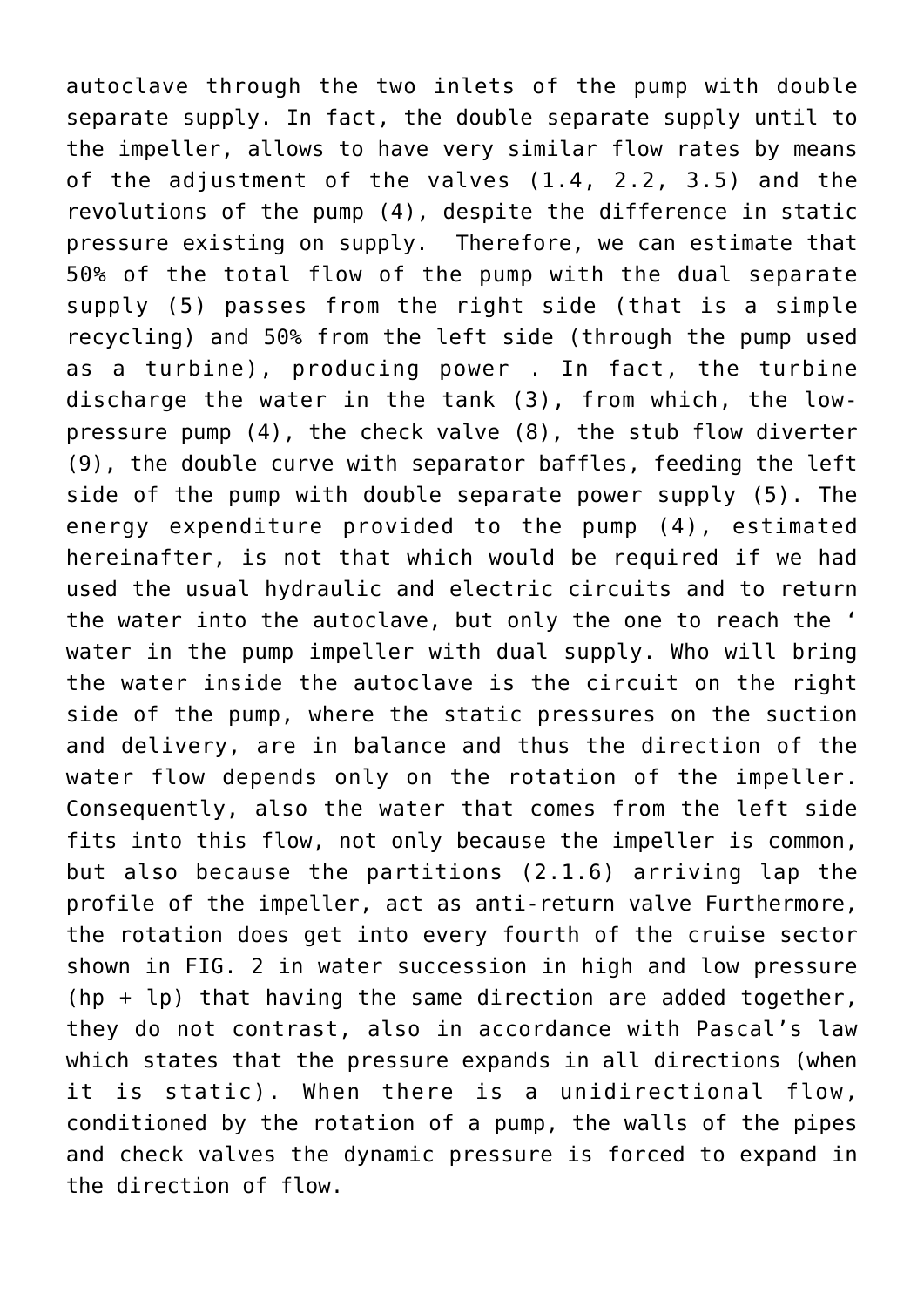Fig. 1 schematically illustrates a realistic arrangement of this system on a car to the current state by retrieving from the market the necessary elements for the handicraft construction of the hydroelectric motor and the relative transformation of the motion transmission to the driving wheels. The hydroelectric plant is supported by a fixed structure (not visible from the drawing) Autonomous, connected to the car body. Indeed, in contrast to the heat engine, the hydraulic motor must not transmit mechanical stresses. The mechanical forces of the transmission are concentrated only near to the drive wheels and axle connected to the body by means of shock absorbers and antivibration supports.

Obviously, producing specifically for the transport sector pumps, turbines, valves in a short time, you will have less cumbersome solutions. The margins for improvement are very many, using higher quality materials, operating pressures, selected on a case by case.

Suppose we create a small hydroelectric engine which produces energy by means of one AC generators (2.1) coupled to one pumps used as turbines (pat), exploiting the useful height Hu  $= 400$  m and a dual feed pump DN 65 with flow rate 7.5 L / s. Assuming the turbine efficiency is 0.6, applying the formula Pu =  $\eta$  \* 1000 \* Q \* Hu / 102, we have an energy output of 17,6 kW  $(0.6 * 1000 * 0.0075 * 40/102)$ . Assigning to the pump a prevalence of 1,0 m and a yield 0,6, the power absorbed by the same, which leads a double flow of that which passes into the turbine, calculated by the formula  $1,0$  \* 1000 \* 0.015 / 102 \*  $0, 6 = 0$ ., 244 KW. While the additional circulation pump  $(3.4)$ , with a flow rate equal to half, suppository with the same yield and prevalence absorbs half of the energy calculated for the double feed pump (0.122 kW). In this case the ratio between the energy expenditure and yield is 48,08 (17,6 / 0, 366).

If the relationship between energy expenditure and yield divide it by the average efficiency of thermal energy to have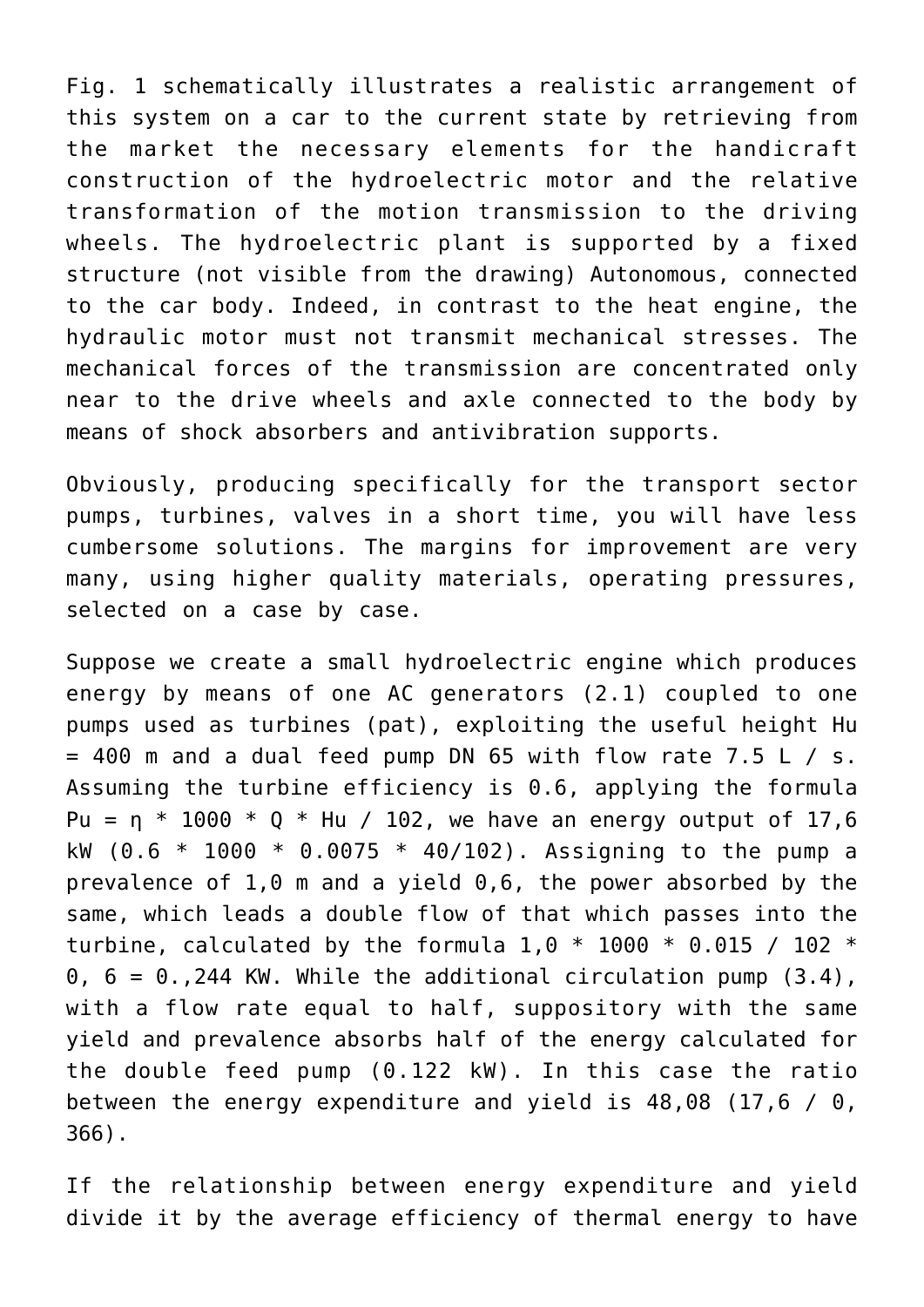the relationship of convenience between the compressed hydropower and thermal energy that equals 137,39 (48,08 / 0, 35). Excluding the cost of fuel, the greater mechanical complexity, the filtration of the flue gases, etc.

On the other hand, the large series production which involves the transport sector, has already done wonders struck a measure of quality of components, also investigated as a function of the very little space available in a motor hood.

The only problems that the industry has been unable to resolve were the CO2 zeroing, the removal of fine particles, and the expenses that the fuels involved. The hydroelectric engine these very serious unsolvable problems for heat engines solved them before birth. As written above, even if it seems impossible, this system produces energy without consuming water that recirculates between the two tanks. Instead, it consumes a small amount of compressed air, which solubilized in the water of the autoclave, is released into the atmosphere when the water is vented to atmospheric pressure in the tank (3), but this phenomenon is quantifiable in milligrams per liter of gas water (nitrogen, oxygen, CO2) according to Dalton's law of which is provided below the main formulas (extracted from the scientific literature) and personal considerations that explain the concepts, without considering the merits of the calculations:

In fact, in a mixture of ideal gases contained in a volume V and the temperature T, the molecules of each gas molecules behave independently from the other gases; as a consequence of this is that the pressure exerted by the gaseous mixture on the walls of the container and on the water surface is given by: where, R is a constant equal to 0.0821; , … represent the number of moles of each component of the mixture. This law is valid under the conditions by which it is valid the ideal gas law is approximated at moderate pressures, but becomes more and more accurate as the pressure is lowered. By defining the molar fraction as the ratio between the number of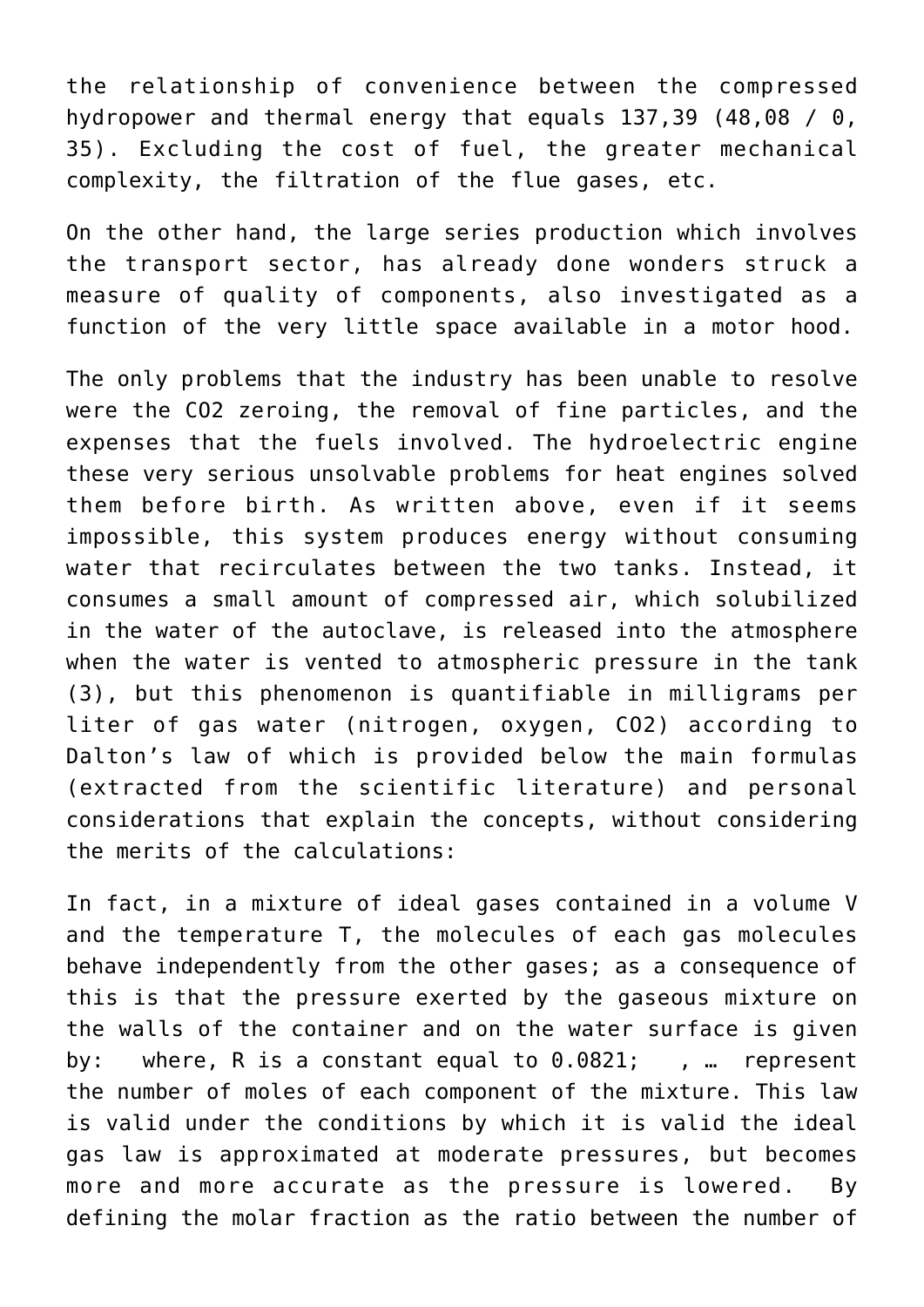moles of the ith component and the number Total of moles present: It is obtained that in a mixture of ideal gases, the partial pressure of each component is given by the total pressure multiplied by the mole fraction of that component: .

In essence, for each gas present in the air is possible to calculate what percentage is solubilized in water at the working pressure, but for practical purposes, the energy that will spend to compress the air will be a small expense, since the air compressed, not ever coming out from the volume of the tank (1) has only small pressure fluctuations, and once it reached the saturation point not dissolves more air. One that is consumed is due to the lower water solubilisation of the gas, at atmospheric pressure. In fact, when the water passes through the tank (3), provided with air vents, releases a small portion of air, which becomes insoluble to the atmospheric pressure, which comes through the vent (3.3). But, obviously, the transit times in this tank are very

narrow and the complete air expulsion process can not occur, because, immediately falls into the water tank (1) where the gas can not escape from the surface of 'water, returning again to the maximum solubilization conditions.

Obviously, to maintain constant water levels of the two tanks is required a computerized management of the degree of opening of the motorized valves  $(1.4 - 2.2 - 3.5)$ , of which, at least the one that feeds the turbine must be powered at 24 volts DC, having also be operated in the initial system start phase, when the plant does not produce any energy.

The heart of the hydroelectric vehicle is the pump with the double separate supply until to the impeller (5) shown in FIG. 2, without which it would not be possible to circumvent the pressure of the autoclave (1). But it is also important to the way in which it feeds the pump that has to start from a certain distance from the pump, so that in the inlet section of the pump have four separate streams of which two high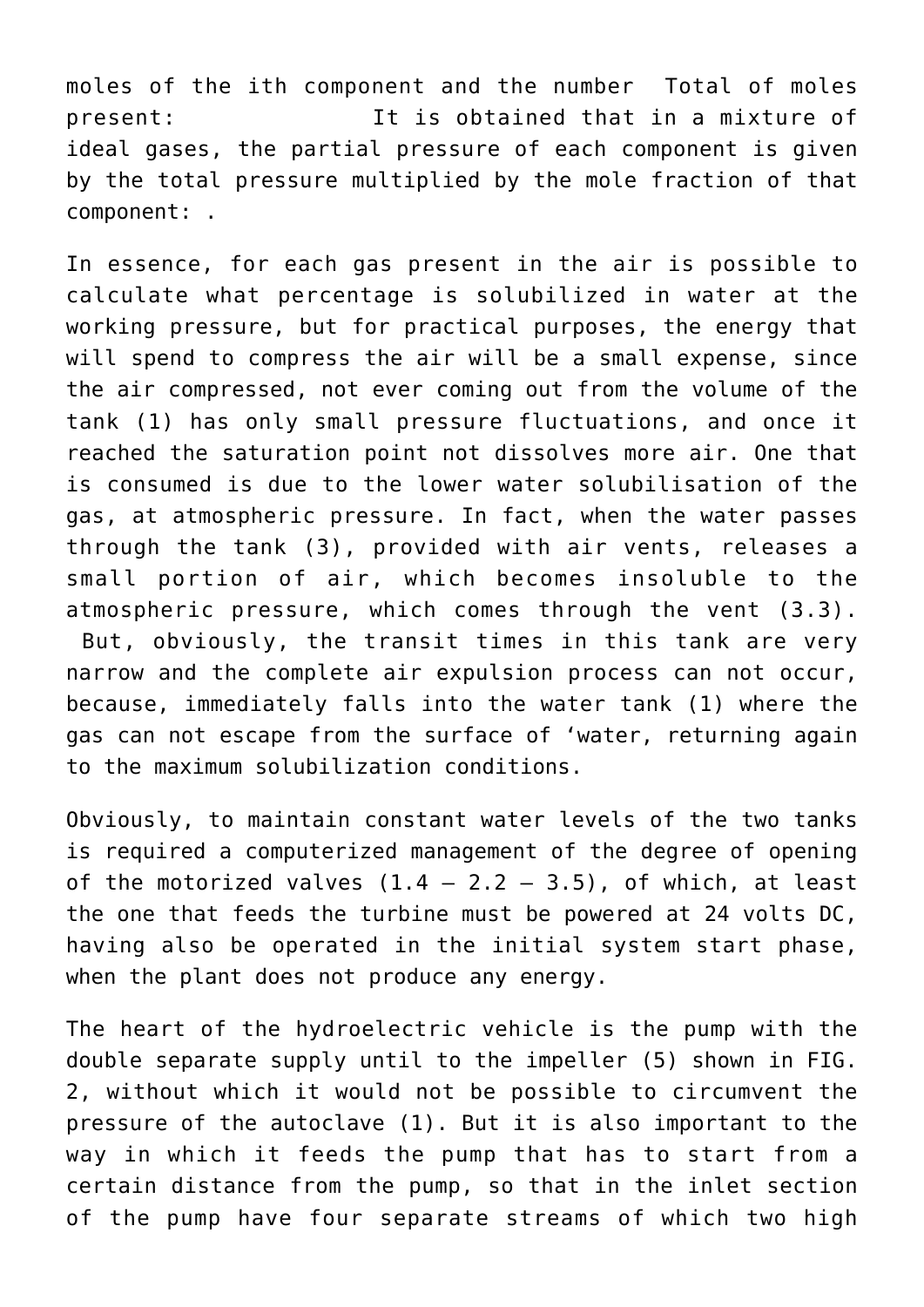pressure (hp) and two low-pressure (lp) , possibly arranged diagonally. In order that this separation of the flows can take place it is necessary to start from the flow diverting (9) logs since the double curve with separator baffles (7), must already receive the channeled flow in the correct position, so that it can cross them, feeding the four internal areas to the impeller in the correct way. Then, the halfcurves of the particular (7) using only half of the passage section, already arranged diagonally, that flow in only one input section of the pump already divided into four sectors without flow interruption up to the fins of the impeller, which in this the application will be closed. In the plant proposed the head of the pump to be assigned to the pump with double separate supply, serves to overcome the resistance of the check valve (8) and to to include, together with the water recycled, all the water that comes out of the open circuit (which passes through the turbine) back into the reservoir (1). Therefore the pump with double separate supply (5) carry out five functions:

1. permit the water low pressure of the left side, thrust from the pump (4), to enter in the impeller of the dual separate supply pump until the impeller (5);

2. permit the circulation water in the high static pressure on the right side which do not circulate without the rotation of the impeller, since the pressure upstream and downstream of the pump it would not be in static equilibrium;

3. permit the sum of the two flow separated in the rotating impeller (which do not come together, but succeeded one another in each quarter of the input section for each revolution the impeller);

4. permit the expansion of the total pressure coming from the right side in the pump body according to the principle of Pascal (Although the static pressure is in equilibrium, the dynamic produced by the pump with the dual separate supply,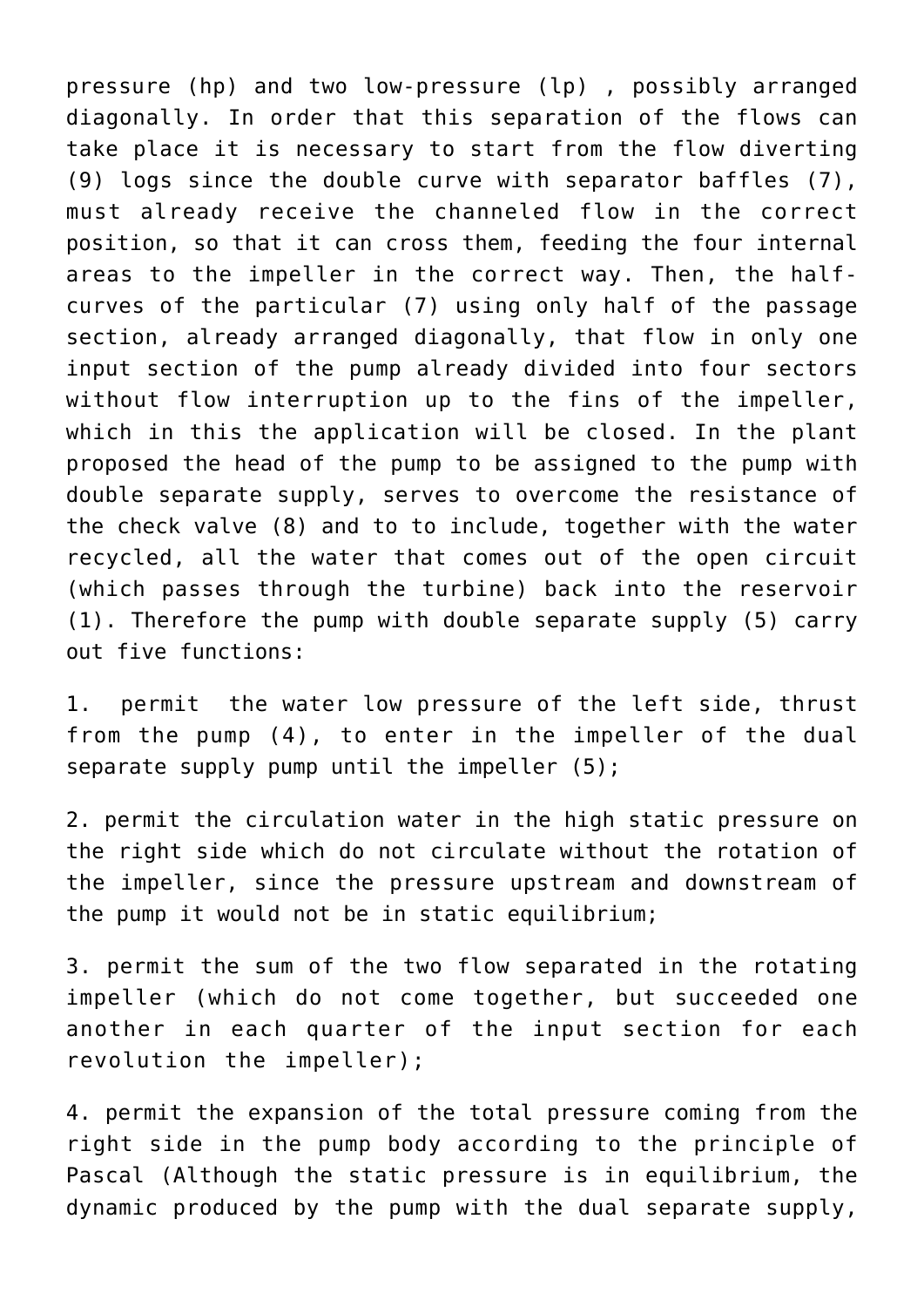allows the circulation of water within the volume of water accumulated with a small head of the pump, since the pump delivery and the suction coincide at least on one of the two suction mouths. Therefore, the dynamic pressure produced by the pump is added to that static and expands in the flow direction, pushing also the water coming from the left side of the pump with separate supply, which alone would not have the force to enter and to cross the autoclave.

5. permit to overcome the pressure loss of the check valve (8) with the head of the pump that depends on the type of impeller and pump body used.

If these five operations take place, as written above, it does not vary the volume of water inside the pressurized tank. Therefore, we should not restore the pressure of the air cushion, and being the shortest paths, we have no appreciable fixed pressure drop, apart from the ones we produce spontaneously for adjusting the flow rate and levels through the choking of the valves during start-up and of slow speed and torque. None of these functions requires a precise load loss, apart from the check valve (8), which depends on the speed of the water and at the maximum can be up to 0.5 m, therefore in the indicative calculation of the absorbed power of the pumps (4 and 5) during normal service has been provided for the prevalence of 1 m water column, estimating an average absorption, respectively of 0,20 and 0,40 kw, that is not the installed power, obviously superior, having the pumps variable speed also face major and minor absorption conditions. However, the value is indicative of the fact that with a small energy consumed by the plant, you can develop and consume energy much higher than using different hydraulic regimes and the energy storage unit which is the air cushion. This system is not covered under any theory of scientists as Euler, Bernoulli, Newton, Stokes, Leibniz, Heisenberg, Carnot, Fick, Hamilton, who in so many have legislated laws on energy conservation refers to isolated systems, mechanical,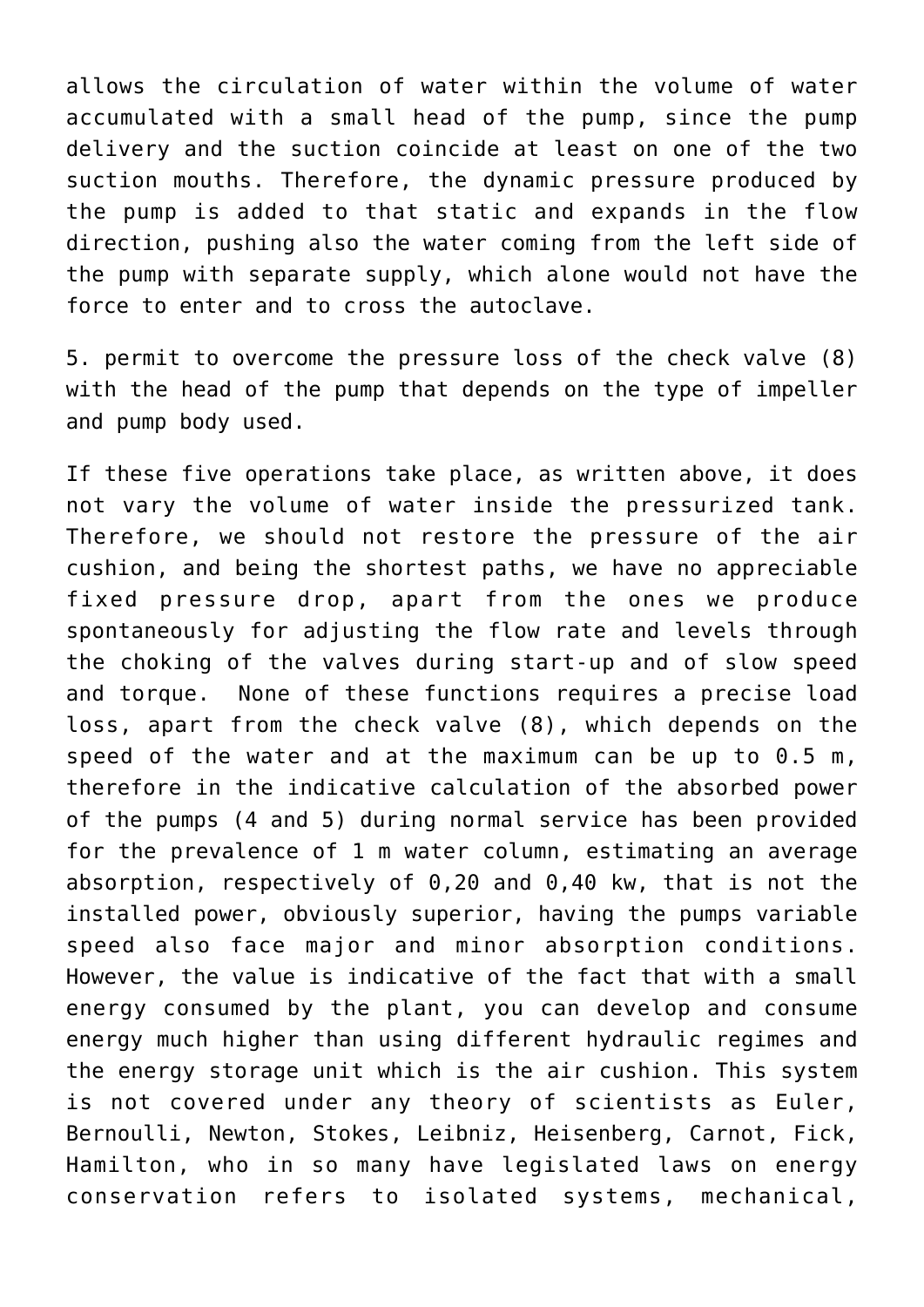hydraulic, thermal, chemical, physical.

It can be said that the hydro engine is a practical application that respects these principles, but at the same time it exceeds the limits creating an open system that transfers energy from one system to another, without arriving at the mass energies much more powerful, but difficult to control by man, begun, starting from the Einstein studies.

**Industrial applicability.** These optimistic technical considerations on the production of energy that some call "produced out of nothing",are not hopes but certainties, upheld by the same construction technique of hydraulic pumps, in particular, from the multi-stage, with closed impeller, which are used in this application, both with the function of turbine, both with the pump function with the dual separate supply until to the impeller. In fact, the technique of construction of such pumps and machining precision, allow to get to construct pumps with a prevalence of up to hundred bars. We do not need to get to these heads, but this shows, what has been stated in this description, that is, that the rotation the impeller, performs the anti-return function from the left side of the pump with the double separate supply (FIG.1), fed with the lower static pressure. In fact, in the current multistage pumps, you may not reach the pressures that are achieved, if the rotating impeller and the machining accuracy would not be able to perform a powerful anti-return function, since the losses of water through the yokes of coupling between the stationary and rotating parts, would prevent the pressure increase from one stage to another. Therefore, implicitly, we already have the confirmation of successful with very low costs to recover the water and reinsert it into the pressurized tank, following the way of the second mouth of separate suction until to the impeller, while the other mouth recycle with very low manometric head water equipped with high static pressure, using the same impeller. For the above, it can be stated that does not exist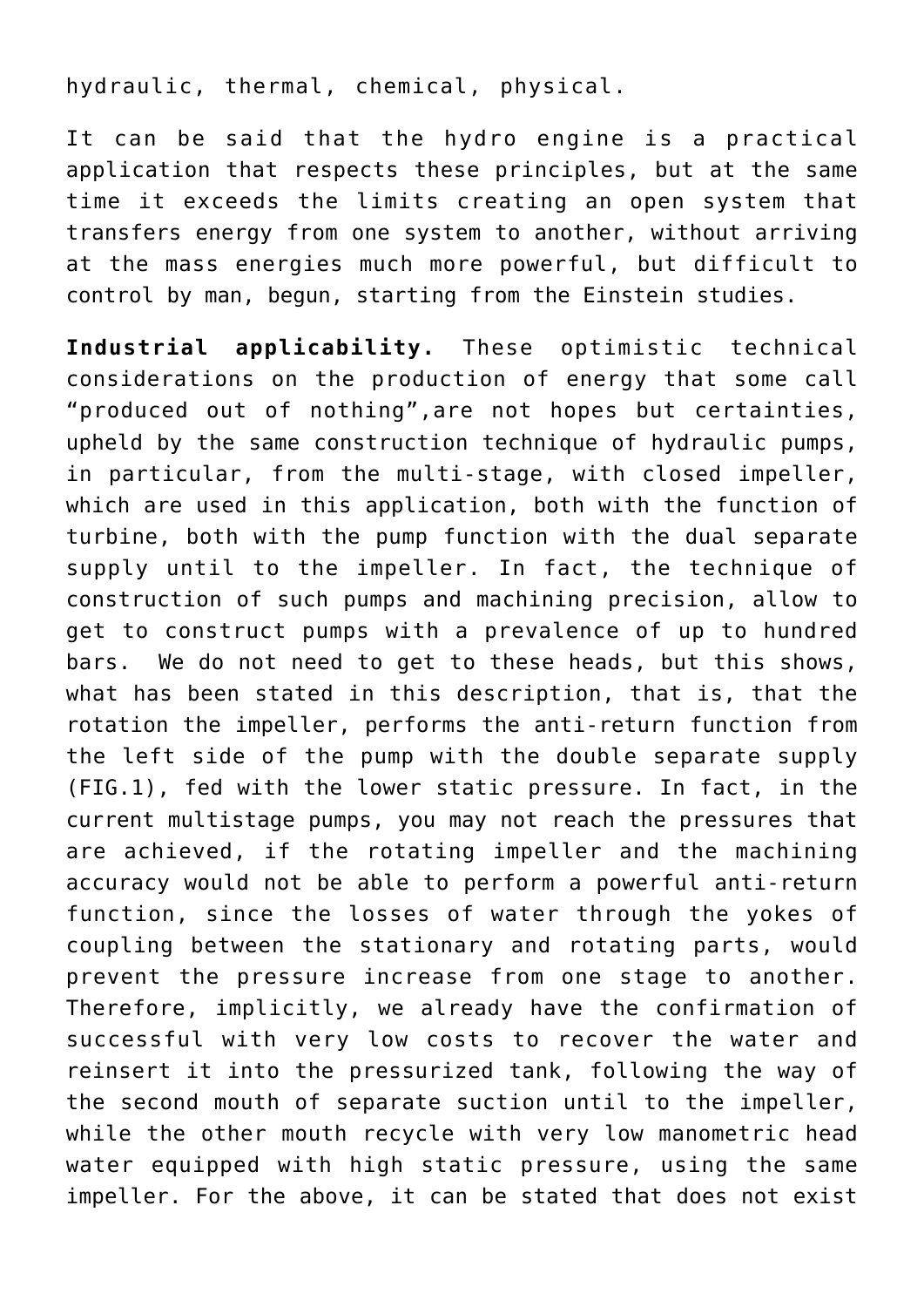in the world an application longer valid from the industrial and economic point of view. In addition, we need to do some simple considerations on returns between the current thermalmechanical-electronic system applied to mobile transport and the hydraulic-electrical-mechanical-electronic which aims to realize the transport of the future. worst performance. Furthermore, from the economic point of view, a transmission of electrical energy is much cheaper than a mechanical transmission, but other economies are made on the transmission of torque, that could be brought to the periphery of the drive wheels, can lead to lower installed power of 80% compared to thermal power, as energy calculations above.

So, all the economies achievable with the mechanical simplification and the torque transmission device, at the end, lead not only to lower the costs, but also to reduce the main defect of the hydroelectric solution, that is the dimensions of the plant, especially of reservoirs serving for water and compressed air containment.

As it is shown in FIG.1 showing a car that might look like an SUV (Sport Utility Vehicle). Having to settle in the current hood hydroelectric plant, the current state of the equipment needed for a hydro-electric engine does not allow you to use cars with smaller spaces. In the future SUV and other land transport, in addition to the diesel tank and the relative power supply circuit, it also deletes the exhaust mufflers, the gearbox and differential. All the wheels can become independent driving and the wide and linear speed adjustment. The autoclave plant weight, in large part, is compensated by the mechanical parts eliminated. In cases of accidents there is the danger of the outbreak of the fuel tank. Therefore, one could say that, in addition to benefits, environmental, economic, security also would benefit.

What has allowed to reduce the size of the system and to add it in the hood of a car it has been the idea of reducing the power required by means of the traction device applied to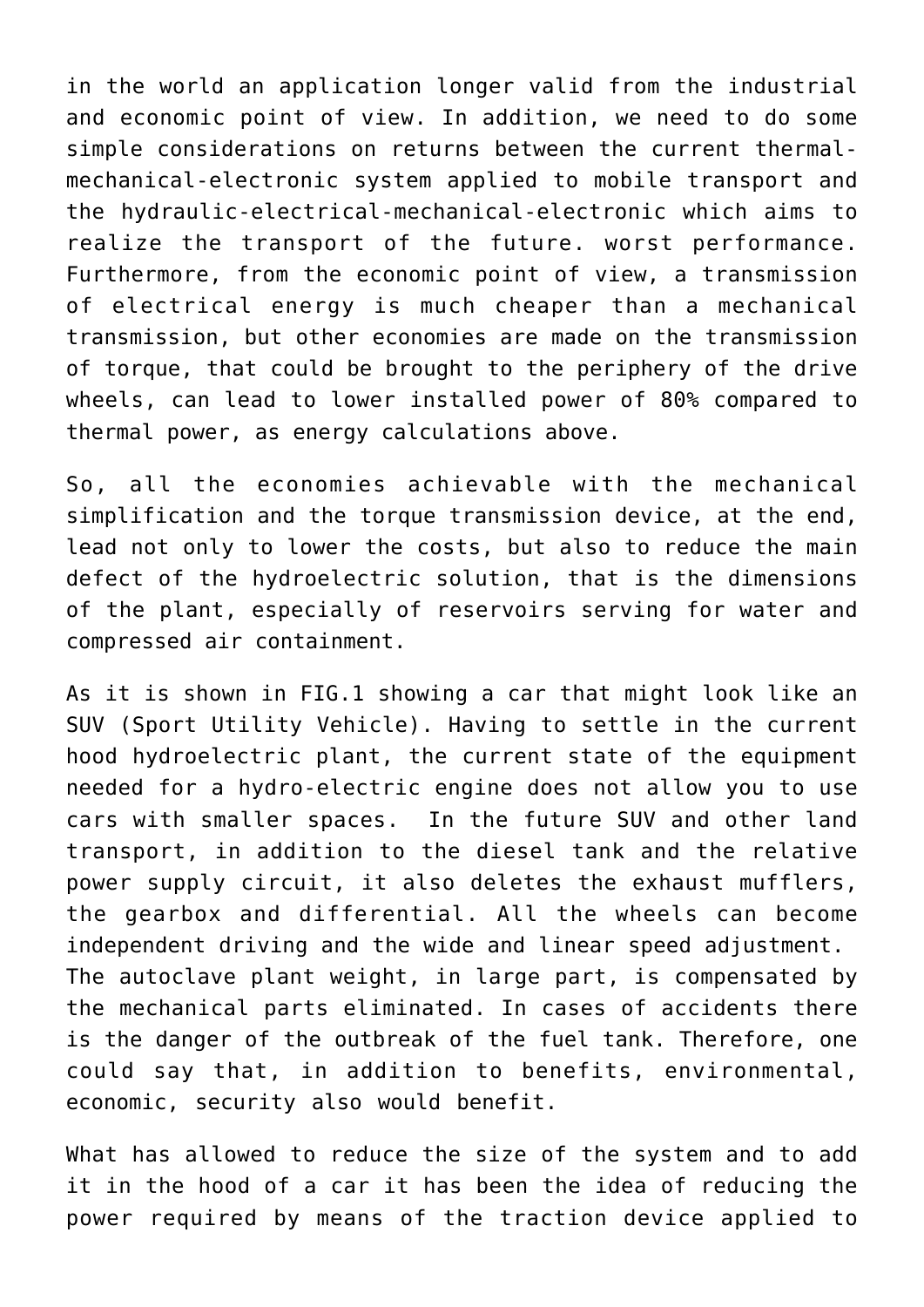wheel rims that have been added to that of using the submerged pumps as turbines and pumps with double separate supply, also submersible, which can be inserted in the volume of water stored at atmospheric and pressurized. Also it is very well served the idea of coupling the pumps and the turbines by diverters with angular bevel gear, to reduce the height of the plants. Without such solutions it would not have been possible to present this patent application, unless the plant had not occupied a large of the passenger compartment.

For the moment, whereas there are not yet on the market the main elements necessary to produce this type of transportation, with Fig. 1 proves that even with the current technology, not specifically designed, hydropower car is not a utopia, but a more concrete, practical and economic, of the current cars on the road and those that the automotive industry is going to market because the main problem of the car and transport in general, was and is the energy source, which must be clean and sustainable economy.

Many other measures that will develop the automakers will allow further reduce the size of the hydroelectric plants that will replace the thermal power, and therefore, make the car hydropower even more acceptable from the point of view of aesthetics.

Before the whole world basasse its fossil energy development was necessary to ensure that there were no better solutions. Today you need to find the courage to change, including by the automakers. Do not pretend that this invention does not exist, as is happening on the part of energy producers and by water, public and private operators, who do not admit mistakes, are silent on the fixed versions, non-pressurized, hydraulic applications using the pumps with the dual separate supply until to the impeller, also to produce energy during the phase of lifting of the water, is to distribute, both to defend territories from high waters, both for desalinizzarle, both to cleanse them. Too many important people pretend to want